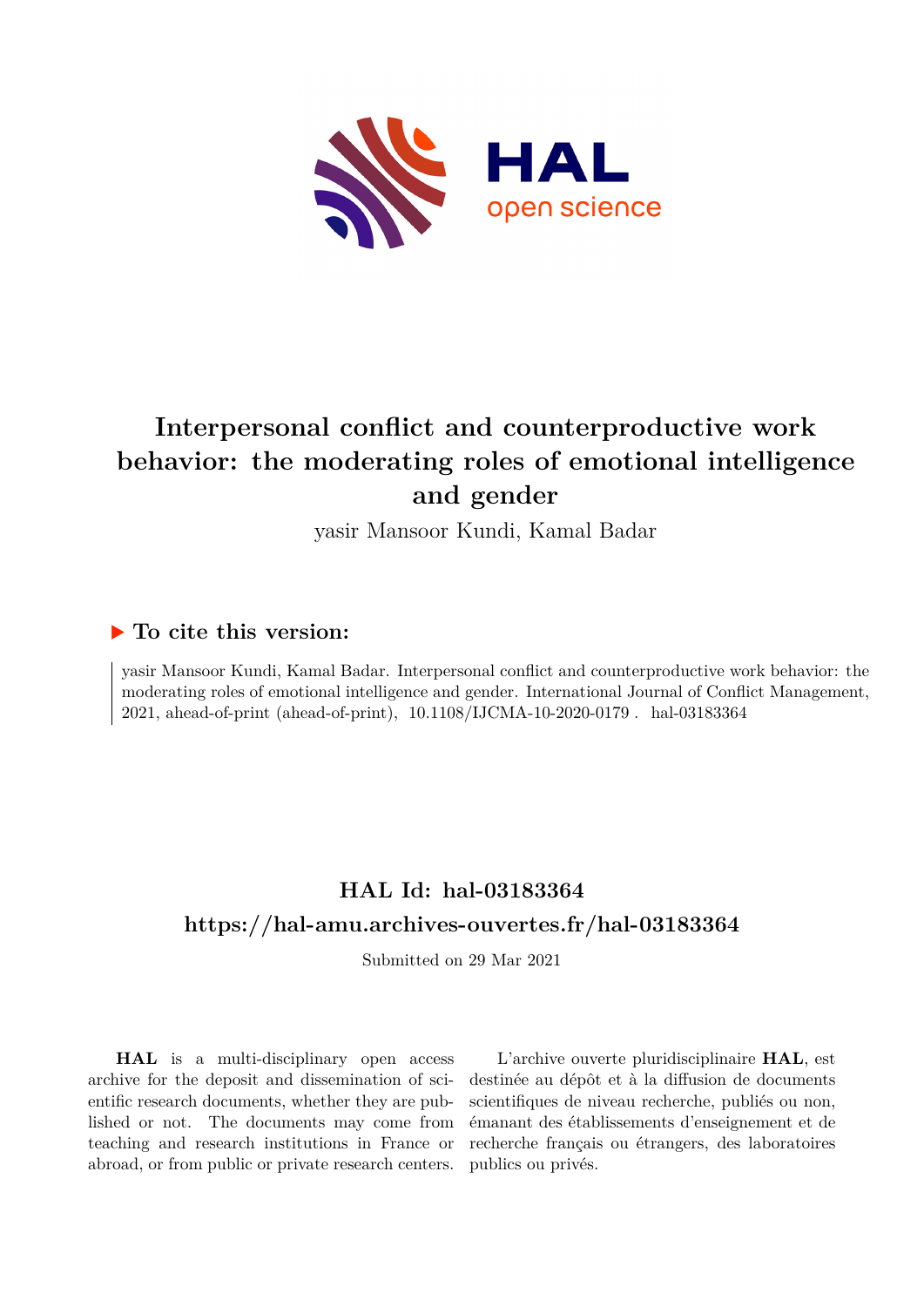# Interpersonal conflict and counterproductive work behavior: the moderating roles of emotional intelligence and gender

Yasir Mansoor Kundi IAE Aix-Marseille Graduate School of Management, CERGAM, Aix-Marseille-University, Aix-en-Provence, France, and

#### Kamal Badar

School of Management, Victoria University of Wellington, Wellington, New Zealand

#### Abstract

Purpose – This paper aims to examine how interpersonal conflict at work might enhance employees' propensity to engage in counterproductive work behavior (CWB), as well as how this relationship might be attenuated by emotional intelligence. It also considers how the attenuating role of emotional intelligence might depend on employees' gender.

Design/methodology/approach – Survey data were collected from 193 employees working in different organizations in Pakistan.

Findings – Interpersonal conflict relates positively to CWB, but this relationship is weaker at higher levels of emotional intelligence. The negative buffering role of emotional intelligence is particularly strong among women as compared to men.

Practical implications – Given that individuals high in emotional intelligence are better at regulating their negative emotions, emotional intelligence training may be a powerful tool for reducing the hostility elicited among organizational members in response to interpersonal conflict and, consequently, their engagement in CWB.

Originality/value – This study uncovered the emotional mechanism that underlies the interpersonal conflict–CWB relationship by gender and makes suggestions to managers on minimizing the harmful effects of interpersonal conflict.

Keywords Emotional intelligence, Gender, Interpersonal conflict, Counterproductive work behavior

Paper type Research paper

#### Introduction

Interpersonal conflict refers to "the manifestation of incompatibility, inconsistency, or disagreement between two or more interacting individuals" (Rahim, 2011, p. 87). The accumulated evidence suggests that interpersonal conflict is alarmingly common in the workplace (Tremmel *et al.*, 2019; Yang *et al.*, 2019). For example, Danielsson *et al.* (2015) reported that among thousands of participants in their studies over the past two years, 84%

The authors wish to thank Professor Julie M. Hite for her meticulous proofreading and reviewing of the manuscript, which significantly improved the readability of the paper and Muhammad Sarfraz for collecting the data.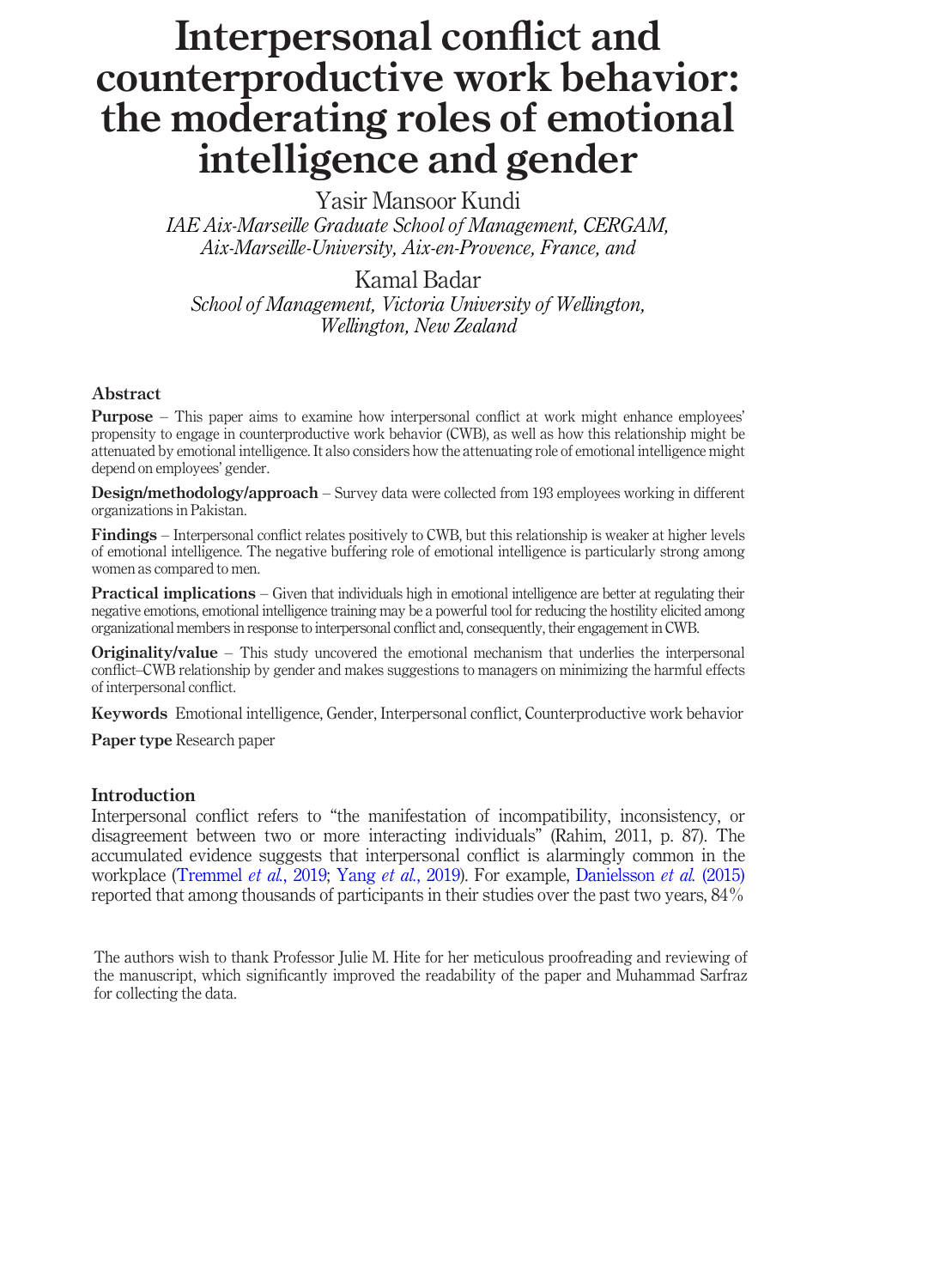had reported being in some type of conflict situation with their coworkers, and about 50% had experienced it on a weekly basis. In addition to its high prevalence, interpersonal conflict has been found to have detrimental effects on employee job attitudes, health and well-being, nonwork life and performance (for reviews, see Bonaccio *et al.*, 2019; Kuriakose et al., 2019; Notelaers et al., 2018; Ye et al., 2019). In addition to the negative effects of interpersonal conflict on individuals' work and health-related outcomes, Zhou et al. (2019) suggest that effects of interpersonal conflict at work can spill over to employees' negative work behaviors.

One important negative work behavior outcome of interpersonal conflict that has been examined is workplace deviance, also known as counterproductive work behavior (CWB) (Ma and Liu, 2019; O'Connor et al., 2017). CWB has been defined as "voluntary behavior that violates significant organizational norms and in so doing threatens the well-being of an organization, its members, or both" (Robinson and Bennett, 1995, p. 556). CWB has been shown to have detrimental effects on both organizational and individual outcomes such as Machiavellianism, frustration, job dissatisfaction, turnover intentions and reduced organizational performance and organizational citizenship behavior (OCB) (Bennett and Robinson, 2000; Chen and Wang, 2019; Dunlop and Lee, 2004), indicating the importance of exploring its potential antecedents and contextual factors to understand how it develops (De Clercq et al., 2021).

Accordingly, the current study aims to extend the previous research on negative outcomes of interpersonal conflict by examining the relationship between interpersonal conflict and CWB. Moreover, prior research shows that the effect of interpersonal conflict varies across individuals indicating the presence of moderators regulating the relationship between interpersonal conflict and its outcomes (Kuriakose *et al.*, 2019). Therefore, in addition, we investigate a moderated-moderation analysis, considering two conditional effects – employees' emotional intelligence (high vs. low) and gender (men vs. women) – as potential moderators. Through examining these relationships, our study contributes to the current literature in three ways.

First, we contribute to the understanding of why interpersonal conflict at work is linked with CWB. Although Zhang *et al.* (2019) examined the impact of role conflict on employee CWB, research into the interpersonal conflict–CWB relationship remains limited. Previous research suggests that interpersonal conflict at work fosters deviant behavior among employees (e.g. Ma and Liu, 2019; Zhang et al., 2019). Thus, on the basis of the social exchange theory (Blau, 1964), we answer recent calls to examine the effects of interpersonal conflict at work on employee negative work behaviors, specifically on CWB (Zhao *et al.*, 2018).

Second, we examine how employee emotional intelligence, as a stable personal resourcedepleting job stressor, may moderate the interpersonal conflict–CWB relationship. Although previous studies have examined various contextual and job-related factors (e.g. social support, leadership and conflict management climate) as moderators of the relationship between workplace conflict and CWB (e.g. Chiu et al., 2015; Einarsen et al., 2018; Morgan et al., 2018), little knowledge exists about how individual differences may influence this relationship. On the basis of the conservation of resources (COR) theory (Hobfoll, 1989), we examine the moderating role of individuals' emotional intelligence – individuals' ability to understand and manage their own and others' emotions (Petrides and Furnham, 2006) – on the relationship between interpersonal conflict and CWB. Thus, we contribute to the theoretical understanding of boundary conditions related to the effects of interpersonal conflict (Gu et al., 2020; Park et al., 2020).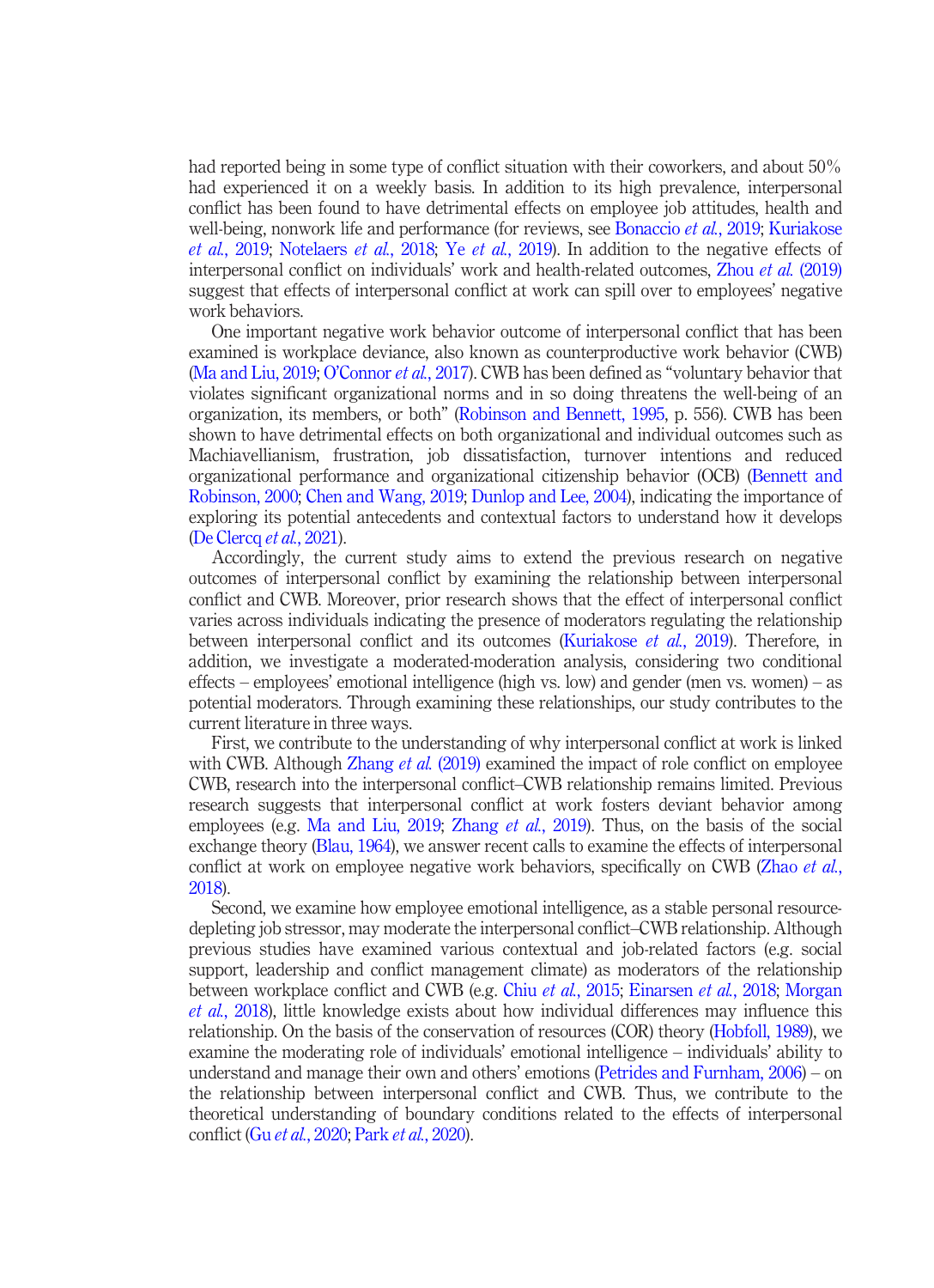Third, we contribute to research on negative outcomes of workplace conflict by testing whether the buffering role of emotional intelligence might be particularly salient across gender (men vs. women). Previous research suggests that the usefulness of personal resources for mitigating the positive effect of interpersonal conflict cannot be considered in isolation (Sharma et al., 2016). Research suggests that individuals differ fundamentally in their attitudes while dealing with others (Cinamon and Rich, 2002). For example, research has shown that women in particular are better than men in managing their emotions (McIntyre, 2010; Tsaousis and Kazi, 2013). Therefore, we examine gender as a contingency variable for the joint role of interpersonal conflict and emotional intelligence on employee CWB. By examining gender as a moderator of the interpersonal conflict–emotional intelligence interaction on individual CWB, our goal is to add new perspectives to the theoretical knowledge on interpersonal conflict–CWB linkages and indicate whether differences in individual attitudes and gender could be considered together to better understand these theoretical associations.

Finally, another novel feature of the current study is the context and the geographic location in which it is based. The present study was conducted in a developing Asian country context (i.e. Pakistan) where interpersonal conflict indicates a great threat to organization's performance (Shaukat et al., 2017) and has caused much stress to individual employees, intensifying conflict among their families and communities. Thus, the present study provides an opportunity to investigate whether internal conflict at work can manifest in negative work behaviors.

#### Literature review and hypotheses development

#### Interpersonal conflict and counterproductive work behavior

Interpersonal conflict refers to a negative interpersonal encounter characterized by a contentious exchange, hostility or aggression (Ilies *et al.*, 2011). It is also referred to "the manifestation of incompatibility, inconsistency, or disagreement between two or more interacting individuals" (Rahim, 2011, p. 87). According to Thomas (1992, p. 653), interpersonal conflict is a "process that begins when one party perceives that the other has negatively affected, or is about to negatively affect, something that he or she cares about." Interpersonal conflict overlaps, yet is distinct from, several other negative workplace phenomena such as workplace bullying or workplace incivility, which are typically described as negative aggressive behaviors that are repeated and long-lasting. So far, only a handful of studies have examined the impact of interpersonal conflict on CWB (Bruk-Lee and Spector, 2006; Haq, 2011; Kessler *et al.*, 2013), which warrants further attention.

CWB is a set of undesirable work behaviors that are intentional and harm, or intend to harm, the organization and/or its stakeholders (Gruys and Sackett, 2003). CWB is either directed toward the organization or its individuals (Bennett and Robinson, 2000). CWB directed toward the organization (CWB-O) includes stealing and damaging organizational property and withdrawal behaviors (Robinson and Bennett, 1995). On the other hand, CWB directed toward individuals (CWB-I) includes psychologically or psychically harming coworker, ignoring others and gossiping about peers (Bennett and Robinson, 2000). In the present study, we examine the effects of interpersonal conflict on CWB-O and CWB-I, rather than on CWB alone, given that previous research suggests that using CWB as an aggregate obscures its relationship with probable antecedents (Naseer *et al.*, 2020). Additionally, researchers argued that both CWB-O and CWB-I contain a set of overlapping behaviors that are detrimental to the organization, with the nature and target of these behaviors being different (Spector and Fox, 2002). Therefore, although we expect similar relationships for CWB-O and CWB-I, we treat them separately so that possible differences may be identified.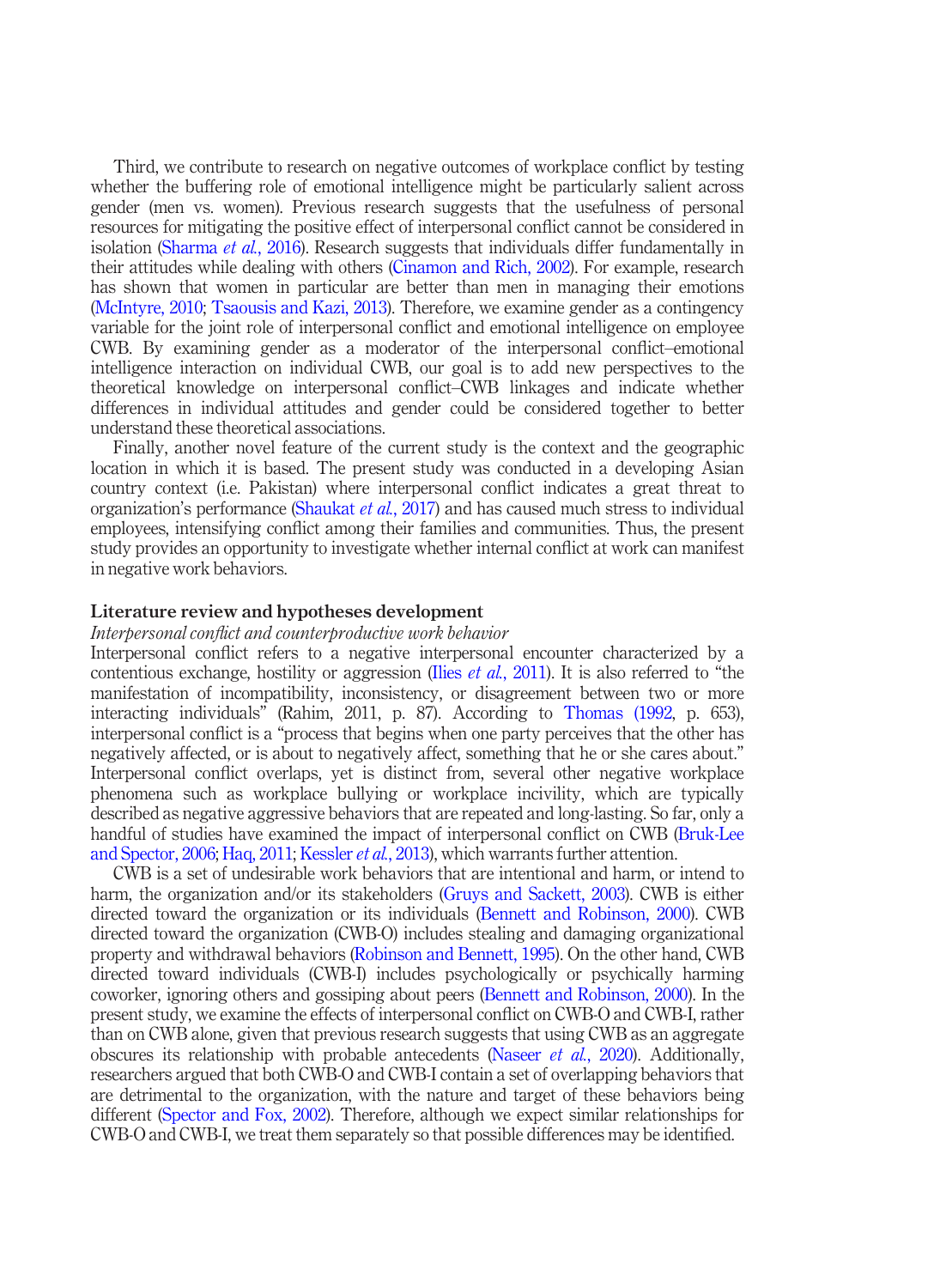The current study uses social exchange theory (Blau, 1964) as a theoretical lens to understand the influence of interpersonal conflict on the respective employees' CWB. Social exchange theory is one of the most important conceptual paradigms used to understand individuals' behaviors in the workplace (Khattak *et al.*, 2020). This theory suggests that individuals develop exchange relationships based on their experiences with others (Cook et al., 2013; Cropanzano and Mitchell, 2005; Emerson, 1976). In other words, the exchanges that take place between individuals are largely seen as interdependent and contingent on rewarding reactions from others in the social relationship and thus generate obligations (i.e. reciprocity) (Blau, 1964).

The concept of reciprocity is the essence of social exchange theory, which is often framed as a particular form of social exchange (Cropanzano and Mitchell, 2005). According to the norm of reciprocity, people who receive benefits from others feel obligated to reciprocate the same behavior (Gouldner, 1960). The norm of reciprocity is classified into two types (i.e. positive and negative norm of reciprocity). The norm of positive reciprocity induces an individual to return positive treatment for positive treatment, whereas the norm of negative reciprocity induces an individual to return negative treatment for negative treatment (Faldetta, 2020; Gouldner, 1960). According to Gouldner (1960), in the norm of negative reciprocity, individuals may perform negative behaviors against those who treat them inappropriately. In a recent study, Faldetta (2020) found that the norm of negative reciprocity can increase the likelihood that employees engage themselves in CWB. Low et al. (2019) also argued that the CWB is social behavior resulting from verbal transactions or exchanges (i.e. interpersonal conflict).

Accordingly, we draw on social exchange theory to explore the effects of interpersonal conflict at work on employee negative reactions, specifically CWB. We suggest that employees encountering conflicting experiences with others at work, in exchange, may return the favor by adopting CWB, including behaviors such as damaging or stealing company property, abusing coworkers and exposing colleagues to risk. Thus, we hypothesize the following:

H1. Interpersonal conflict at work will be positively related to (a) CWB-O and (b) CWB-I.

#### Moderating role of emotional intelligence

Emotional intelligence can be defined as "an ability to recognize the meanings of emotions and their relationships, and to reason and problem-solve on the basis of them" (Mayer *et al.*, 1999, p. 267). Emotional intelligence also refers to a set of emotional abilities to understand, manage and use emotional information (Salovey and Mayer, 1990). Previous research has examined the moderating role of emotional intelligence on the relationships between different variables such as perceived stress and suicidal ideation (Abdollahi et al., 2016), personality and creativity (Jafri, 2020) and perceived threat of terrorism and workplace deviance (Shah *et al.*, 2020). Results of previous studies suggest that emotional intelligence may also serve as a moderator on the relationship between interpersonal conflict and CWB. For instance, emotionally intelligent people are more capable of controlling themselves; therefore, they are more likely to avoid indulging in negative activities that may harm their organizations (Ugwu et al., 2017).

According to COR theory (Hobfoll, 1989), individuals feel stress when they experience actual resource loss, a lack of resource gain or a threat of resource loss. Resources refer to physical objects, individual characteristics, status and social ties (Cheng et al., 2012). According to Shaukat et al. (2017), conflict between individuals leads to loss of resources which then manifests in the form of stress. The COR theory also suggests that when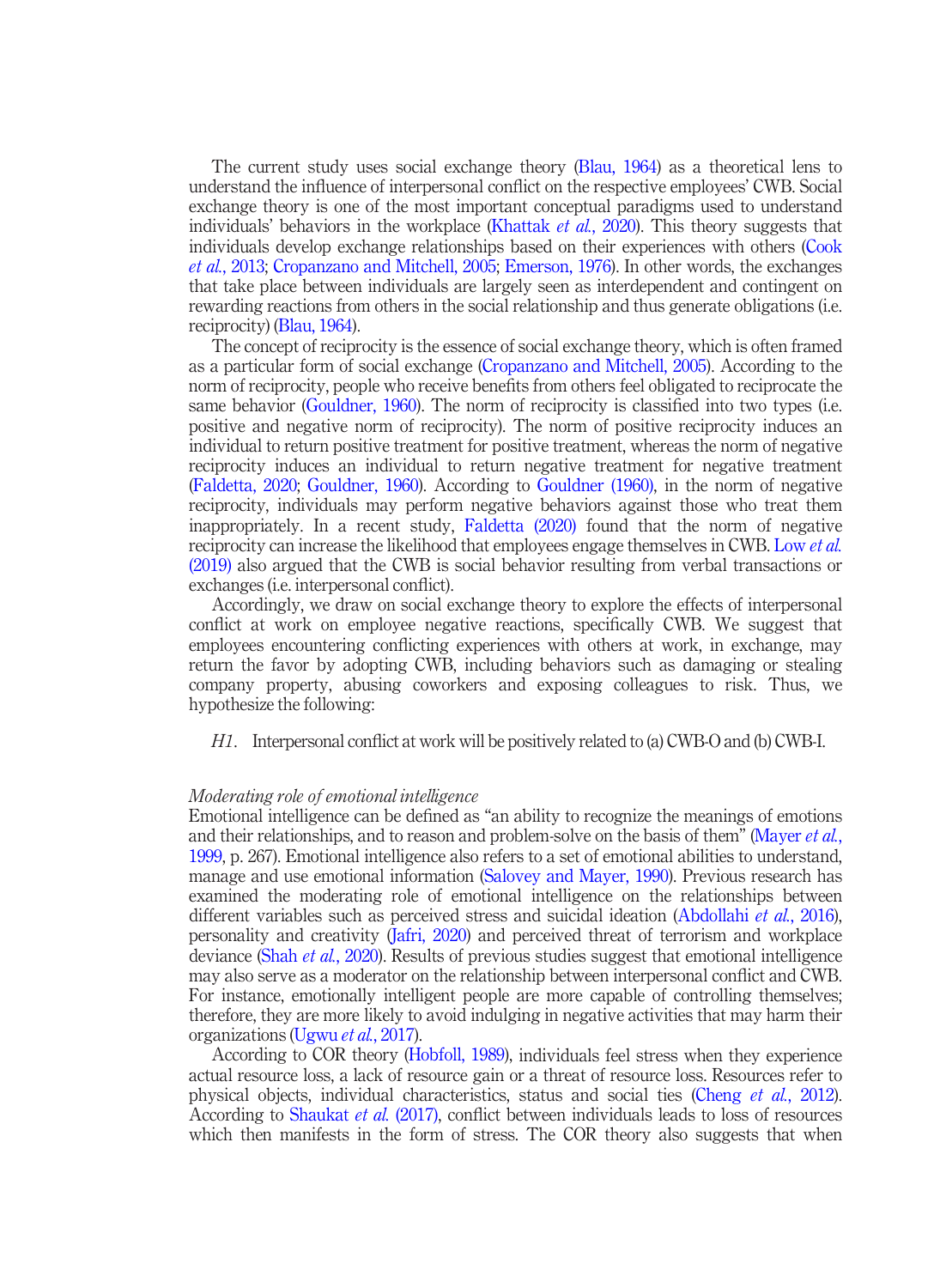individuals experience the threat of job resource loss, they strive to minimize the resource loss and prevent future resource loss. They make use of the existing resources to offset resource loss. Therefore, in line with COR theory, we argue that employees facing interpersonal conflict will experience resource loss and, as a result, they will strive to offset this resource loss through their existing resources, i.e. through their personal characteristics (Zhao and Guo, 2019). Thus, emotional intelligence as a personal trait (Cheng *et al.*, 2012) could be a valuable resource that has a stress reducing effect and provides the potential to cope with the negative emotional reactions owing to interpersonal conflict.

Research has highlighted the importance of emotional intelligence for individuals dealing with stressful situations (Abdollahi *et al.*, 2016). For instance, Sharma *et al.* (2016) argued that emotional intelligence plays a moderating role in the relationship between workplace conflict and individual emotional and behavioral reactions to such conflict. Soomro *et al.* (2019) argued that though stressful events trigger employee CWB; thus, how employees process their emotions induced by stressful events can significantly affect their engagement in CWB (Balogun et al., 2018; Ugwu et al., 2017). As stated by Chen et al. (2019), individuals with higher levels of emotional intelligence are better able to understand, regulate and make use of emotional information than those with lower levels. Therefore, employees will differ in the propensity to engage in CWB in the face of stressful events such as workplace conflict (Ma and Liu, 2019). Therefore, based on above arguments, we propose the following hypothesis:

H2. The relationships of interpersonal conflict with (a) CWB-O and (b) CWB-I will be negatively moderated by emotional intelligence, such that the positive relationship is weaker at higher levels of emotional intelligence.

#### Role of gender

Finally, we highlight the potential role of gender in relation to interpersonal conflict and CWB. The workplace conflict literature calls attention to gender differences in experiencing, perpetrating and responding to conflict at work (Gabriel et al., 2018; Graham et al., 2018; Hopwood *et al.*, 2020). Gender has been found to correlate with CWB targeted at both individuals and organizations (Chiu *et al.*, 2015; De Clercq *et al.*, 2019) and considered as a potential moderator in the relationship between CWB and its predictors, such as personality, job stressors, negative affect and incivility (Samnani et al., 2014; Spector and Zhou, 2014; Welbourne and Sariol, 2017).

To date, very little research has examined the moderating role of gender on the relationship between work stressors and CWB. Interpersonal conflict is considered as one of the most important workplace stressors (Keenan and Newton, 1985). Bowling and Burns (2015) found that men were more likely than women to report engaging in greater amounts of CWB at high (versus low) levels of workplace stressors. They argued that gender differences may emerge because men have greater impulsivity than women (Szabo and Jones, 2019), with control being a central component of being able to refrain from engaging in CWB (Ju *et al.*, 2019). Similarly, Chen *et al.* (2019) found that, as compared to women, men were more engaged in CWB.

Biological and social factors also explain gender differences in emotional intelligence (Fernandez-Berrocal et al., 2012). According to the biological explanation, certain areas of the brain committed to emotional processing can be larger in women than men, which makes women better prepared to consider their own emotions and those of others (Baron-Cohen, 2002, 2003; Gur et al., 2002). According to the social explanation, women spend their social time connected to the emotional world (Candela Agulló *et al.*, 2002) and, as compared to men,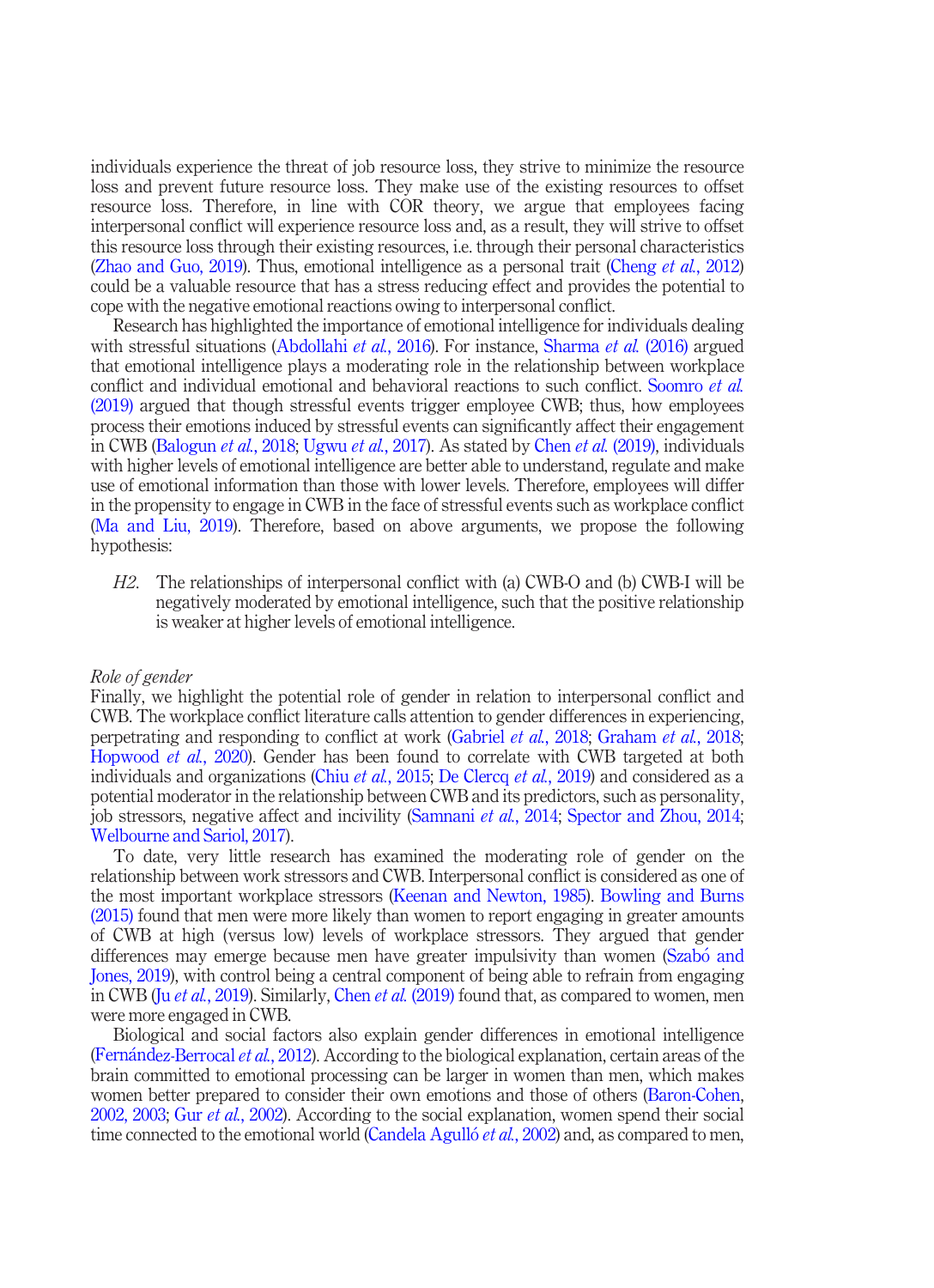are more occupied with maintaining their and others' positive emotions to prevent the deterioration of interpersonal relations (Nolen-Hoeksema and Jackson, 2001). Therefore, we expect that the negative buffering effect of emotional intelligence on interpersonal conflict and CWB relation will be stronger for women with high emotional intelligence than men. Thus, we hypothesize the following:

H3. The negative buffering effect of emotional intelligence on interpersonal conflict and CWB [(a) CWB-O; (b) CWB-I] relation is moderated by gender, such that this negative buffering effect is stronger for women with high emotional intelligence than men.

#### **Methods**

#### Study context

Pakistan was selected as the empirical context because in Pakistan interpersonal conflict indicates a great threat to organization's performance (Shaukat *et al.*, 2017). More specifically, Pakistan's media, information technology (IT) and telecom sectors have grown rapidly, suggesting a need for careful consideration of intra-organizational issues, such as interpersonal conflicts (Yousaf et al., 2020). Moreover, the high demand for services of interrelated sectors of media, IT, and telecom led to intensified competition putting pressure on those who work in these sectors to perform well. In turn, these employees generally face a heavy workload and came across different types of work-related conflict (Yousaf et al., 2020). Furthermore, gender and emotions are particularly important in a developing country like Pakistan, which is predominately a male-oriented society where issues of traditional negative gender-role stereotyping for women, sexual discrimination, domestic violence, fundamentalism and intimidation against women, lower literacy and employment rates for women are still prevalent (see UN report: The World's Women, 2010). Hence, it is expected that women in the labor force have to work in a traditional and sexually tense environment, and the presumed male domination of Pakistani organizations and numerical imbalance between genders (Fairhurst and Snavely, 1983; Kanter, 1977) most likely lead to great discomfort in cross-gender interactions (Badar et al., 2013; Hendrick, 1981). Women in Pakistani organizations, therefore, may rely on their emotional intelligence for better workrelated outcomes.

#### Participants and procedure

Invitations to participate in a survey were distributed among 300 employees working in 15 different organizations of Pakistan operating in the following interrelated sectors: media (e.g. print and electronic), IT (e.g. software and hardware) and telecom. The organizations were either a private, public or a multinational. The organizations were small and mid-sized, and the size of their workforces ranged from a low of 35 to a high of 140. We approached all the organizations using our professional contacts and personally collected the data via paper-and-pencil method. Researchers distributed the questionnaires to participants before the lunch time and collected them after the lunch time, thus ensuring that participants could respond without the presence of the researchers.

As data were collected at single point in time, we adopted several procedural remedies as suggested by Podsakoff et al. (2003) to address the issue of common method bias. The procedural remedies included ensuring respondents' anonymity, stating in the cover letter that there were no right or wrong answers to the questions and that their candor was strongly encouraged, explaining the purpose of the study clearly, ordering items in a way to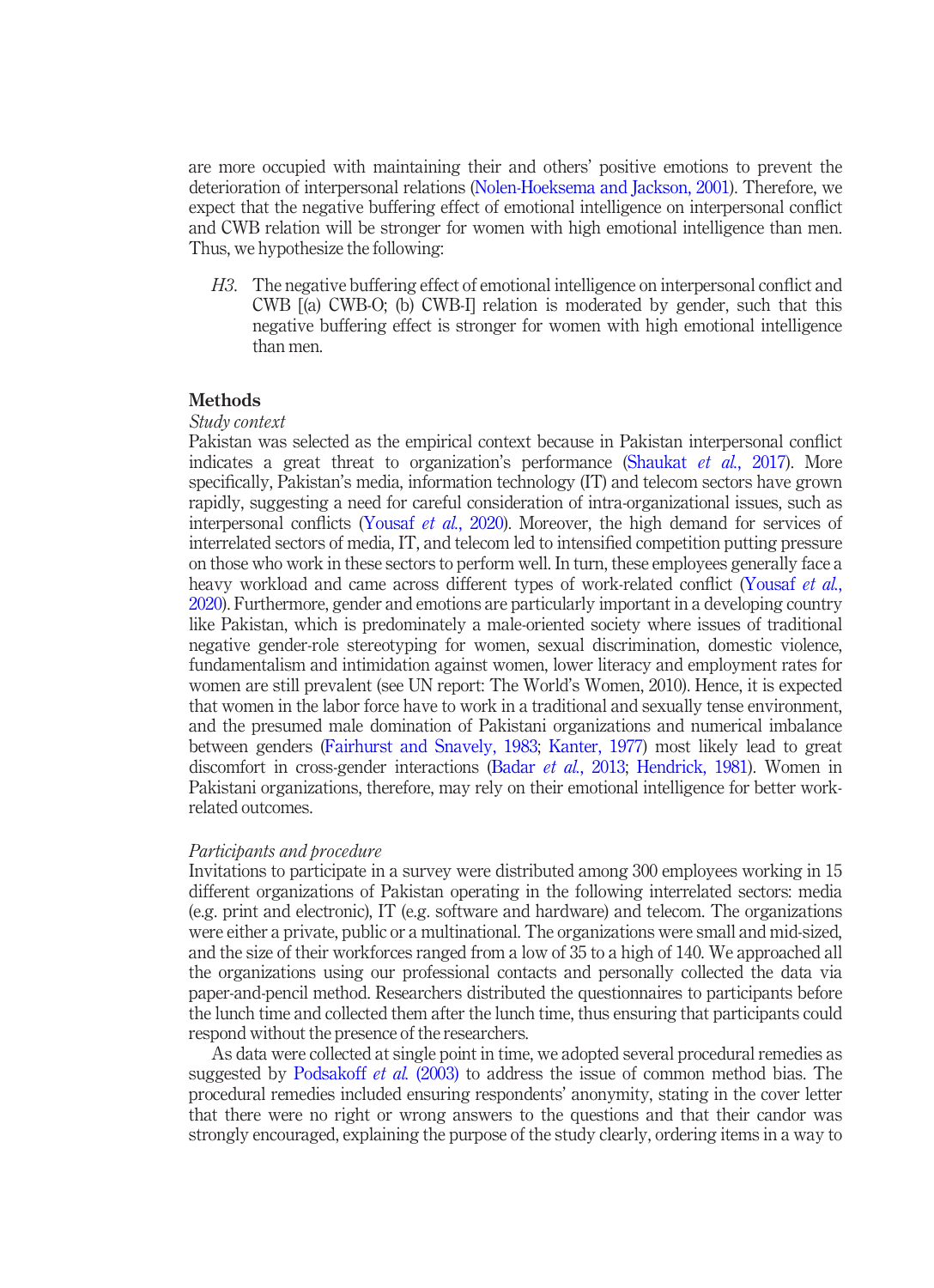reduce priming effects and reducing item ambiguity by first completing a pilot study to reduce item ambiguity.

Out of 300 employees contacted, 211 questionnaires were received representing a response rate of 70.3%. We excluded seven questionnaires as they displayed pattern responses (e.g. providing the same rating for all items) which can jeopardize the integrity of research findings (Meade and Craig, 2012) and 11 questionnaires owing to significant missing data. As a result, the final sample comprised 193 respondents, with a response rate of 64.3%. Table 1 shows the respondents' demographic characteristics.

#### Measures

All the scales were taken from earlier research and presented in English as it is the official language of business organizations in Pakistan (Kundi *et al.*, 2020). Unless stated otherwise, all items were rated on a five-point Likert scale ranging from 1 (strongly disagree) to 5 (strongly agree).

Interpersonal conflict. We measured interpersonal conflict with a five-item scale developed by Spector *et al.* (1988). Examples of items are "People are often rude to me at work" and "I often get into arguments with others at work." Cronbach's alpha of the scale was 0.89.

Counterproductive work behavior. We measured CWB using 12 items taken from Aquino et al.'s (1999) workplace deviance scale, which consists of two dimensions. CWB-O was measured using seven items, for example, "I took undeserved breaks to avoid work." Cronbach's alpha = 0.93. CWB-I was measured using five items, for example, "I swore at a coworker." Cronbach's alpha = 0.95. Items were rated on a five-point Likert scale varying from  $1$  = never to  $5$  = very often. Cronbach's alpha of overall scale was 0.78.

Emotional intelligence. We measured employees' emotional intelligence using 12 items borrowed from Wong and Law (2002) comprised of four subscales, namely, (i) self-emotion appraisal (i.e. "I have good understanding of my own emotions"; Cronbach's alpha =  $0.87$ ), (ii) others' emotion appraisal (i.e. "I have good understanding of the emotions of people around me"; Cronbach's alpha = 0.91), (iii) use of emotion (i.e. "I always tell myself I am a competent person"; Cronbach's alpha = 0.89) and (iv) regulation of emotion (i.e. "I am able to

| Demographic        | Description      | Frequency | $\%$ of total <i>n</i> |  |  |
|--------------------|------------------|-----------|------------------------|--|--|
| Gender             | Male             | 109       | 56.5                   |  |  |
|                    | Female           | 84        | 43.6                   |  |  |
| Age (in years)     | Less than 25     | 23        | 12.0                   |  |  |
|                    | $25 - 35$        | 115       | 59.5                   |  |  |
|                    | More than 35     | 55        | 28.5                   |  |  |
| Education          | <b>Bachelors</b> | 41        | 21.2                   |  |  |
|                    | <b>Masters</b>   | 106       | 54.9                   |  |  |
|                    | MS/MPhil         | 46        | 23.8                   |  |  |
| Work experience    | Less than 5      | 116       | 60.2                   |  |  |
|                    | $5 - 10$         | 54        | 27.9                   |  |  |
|                    | More than 10     | 23        | 11.9                   |  |  |
| Are you a manager? | N <sub>0</sub>   | 121       | 62.7                   |  |  |
|                    | Yes              | 56        | 37.3                   |  |  |
| Note: $n = 193$    |                  |           |                        |  |  |

Table 1. Demographic characteristics of respondents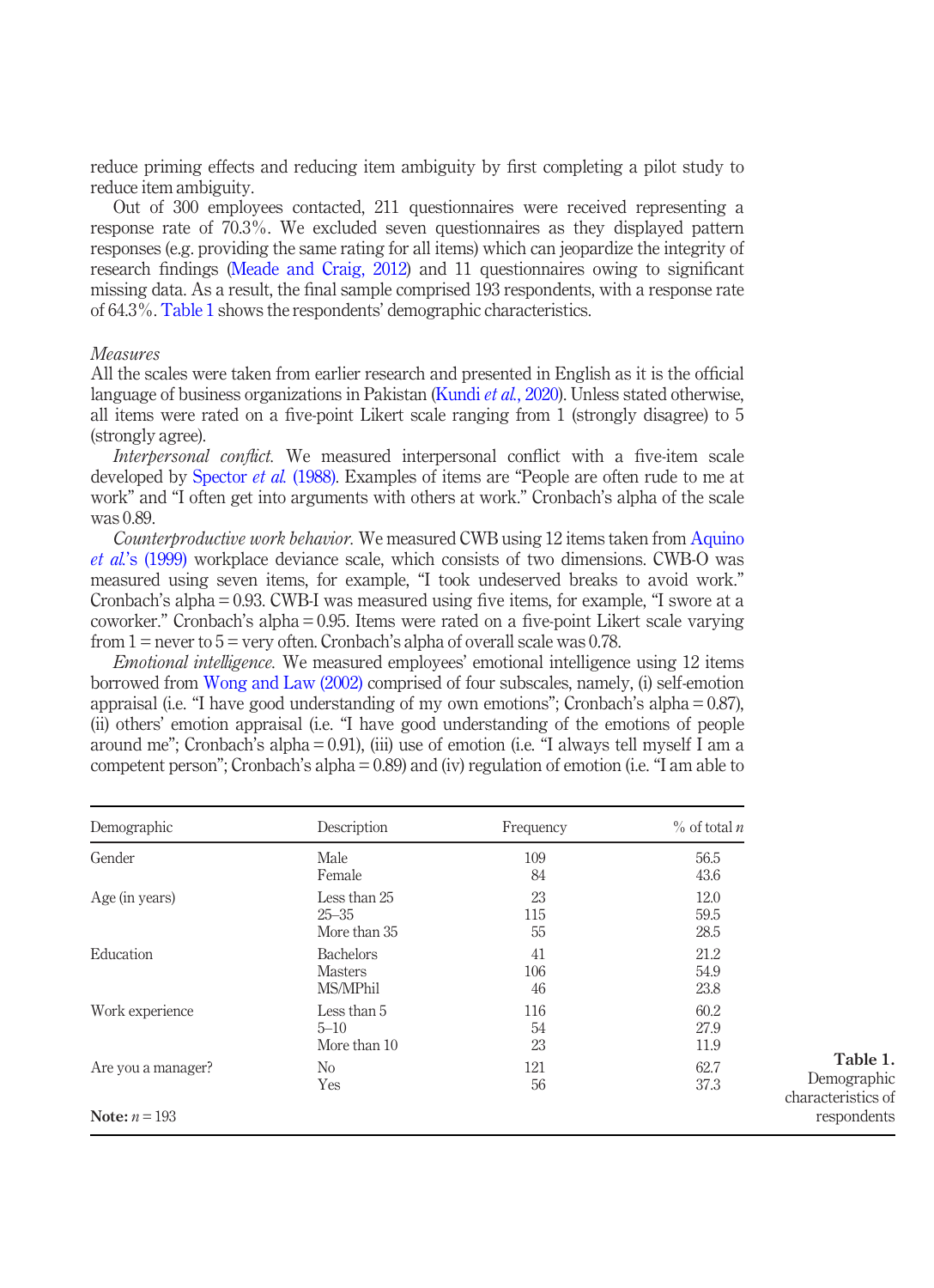control my temper and handle difficulties rationally"; Cronbach's alpha = 0.90). Each subscale was measured with four items. Cronbach's alpha of overall scale was 0.96.

Gender. Employee gender was self-reported, with women coded as 0 and men as 1.

Control variables. We controlled for employee age, education and work experience that might covary with CWB (De Clercq *et al.*, 2019; Soomro *et al.*, 2019). Previous research suggests that the emotional maturity that comes with age may make it less likely that older employees undertake negative work behaviors (Pletzer et al., 2017). Similarly, individual characteristics like education and work experience might also increase employees' confidence that they can protect themselves against negative repercussions that might arise from their deviant behaviors (De Clercq et al., 2019).

#### Data analyses

Following the guidelines of Anderson and Gerbing (1988), we first conducted confirmatory factor analysis (CFA) including all latent variables (i.e. interpersonal conflict, CWB-I, CWB-O and emotional intelligence) to check the discriminant validity of the measurement model. Afterward, we conducted descriptive analysis and estimated our intended model through ordinary least squares regressions using PROCESS macro-Model 3 (see Hayes, 2017 for details) through statistical package for the social sciences (25th edition). Finally, we used the moderatedmoderation model to test whether the relationship between interpersonal conflict and CWB, moderated by emotional intelligence, is moderated by gender (Figure 1). All estimated effects reported are unstandardized regression coefficients as recommended by Hayes (2017).

#### Results

#### Preliminary analysis

After the assessment of missing values and outliers, we tested the distribution of our variables and found that no variable approached skewness  $> |3|$  (Chou and Bentler, 1995) or kurtosis values  $> 10$  (Kline, 2015), indicating the normal distribution of our data. Table 2 shows the mean, standard deviation and bivariate correlation among the study variables. None of the correlation coefficients exceeded the level of 0.70, indicating the absence of multicollinearity among the variables. Interpersonal conflict was positively correlated with CWB-I  $(r=0.46, p<0.01)$  and CWB-O  $(r=0.41, p<0.01)$ . Emotional intelligence was negatively correlated with interpersonal conflict  $(r = -0.22, p < 0.01)$  and CWB-I  $(r = -0.25,$  $p < 0.01$ ), whereas it was not correlated with CWB-O ( $r = -0.04$ , ns).

#### Confirmatory factor analysis

Prior to hypotheses testing, we conducted a series of CFAs to examine the distinctiveness of each construct used in the present study. First, a CFA test was performed to measure the model



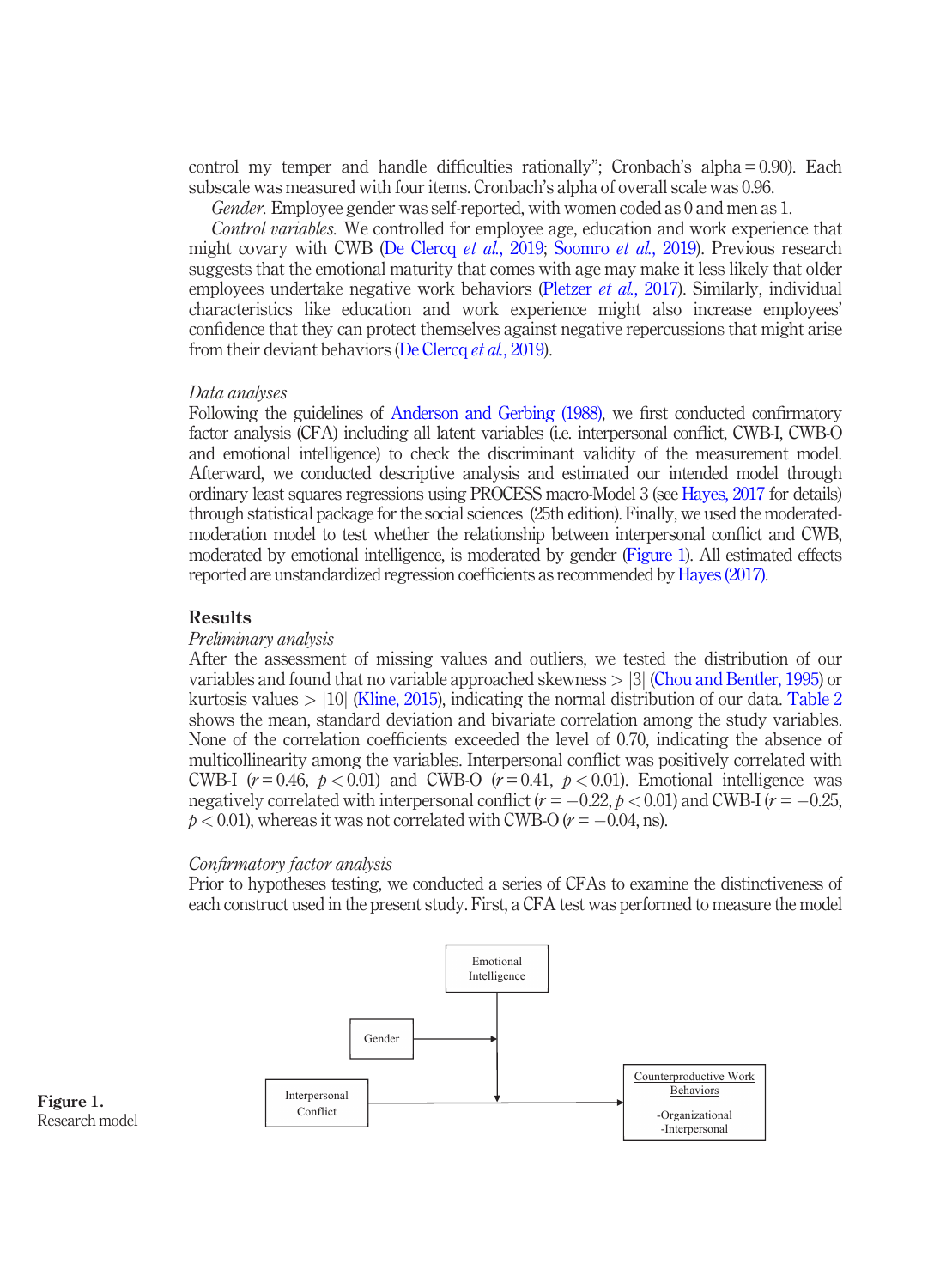| Variables                                                                                                               |      |      | Mean SD AVE ASV |      |           | 2        | 3         | 4       | 5         | 6          |           | -8 |                    |
|-------------------------------------------------------------------------------------------------------------------------|------|------|-----------------|------|-----------|----------|-----------|---------|-----------|------------|-----------|----|--------------------|
| 1. Age<br>2. Work                                                                                                       | 2.17 | 0.62 |                 |      |           |          |           |         |           |            |           |    |                    |
| experience                                                                                                              | 1.52 | 0.71 |                 |      | $0.26***$ |          |           |         |           |            |           |    |                    |
| 3. Education                                                                                                            | 2.03 | 0.67 |                 |      | 0.13      | $0.26**$ |           |         |           |            |           |    |                    |
| 4. Gender                                                                                                               | 0.56 | 0.49 |                 |      | 0.03      | 0.09     | $-0.013$  |         |           |            |           |    |                    |
| 5. Interpersonal                                                                                                        |      |      |                 |      |           |          |           |         |           |            |           |    |                    |
| conflict                                                                                                                | 2.35 | 0.80 | 0.69            | 0.11 | $-0.07$   | 0.05     | $-0.11$   | 0.06    |           |            |           |    |                    |
| 6. Emotional                                                                                                            |      |      |                 |      |           |          |           |         |           |            |           |    | Table 2.           |
| intelligence                                                                                                            | 3.34 | 1.01 | 0.62            | 0.03 | $0.16*$   | 0.04     | 0.07      | $-0.10$ | $-0.22**$ |            |           |    | Intercorrelations. |
| 7. CWB-I                                                                                                                | 2.25 | 1.01 | 0.78            | 0.18 | $-0.12$   | 0.07     | $-0.16*$  | $0.15*$ | $0.46**$  | $-0.25***$ |           |    | means and standard |
| 8. CWB-O                                                                                                                | 2.55 | 1.08 | 0.76            | 0.15 | $-0.09$   | 0.01     | $-0.25**$ | 0.06    | $0.41**$  | $-0.04$    | $0.66***$ |    | deviations among   |
| <b>Notes:</b> $n = 193$ ; AVE = Average variance extracted, ASV = Average shared variance; * $p < 0.05$ , ** $p < 0.01$ |      |      |                 |      |           |          |           |         | variables |            |           |    |                    |

fit of our intended four-factor model including interpersonal conflict, emotional intelligence, CWB-I and CWB-O. Considering the cutoff value criteria proposed by Hu and Bentler (1999), our intended model provided a good fit to the data ( $\chi^2 = 794.9$ , df = 371, comparative fit  $index = 0.964$ , root mean square error of approximation = 0.050 and standardized root mean square residual  $= 0.049$ ).

Next, we compared our intended model against several alternative models including a three-factor model in which the two facets of CWB were combined together  $(\Delta \chi^2 = 266.8,$  $df = 3$ ). Theoretically, CWB has two dimensions, namely, CWB-I (directed at individuals) and CWB-O (directed at organization). These two dimensions of CWB are theoretically distinct (Spector *et al.*, 1988), although they are correlated. As a result of this correlation, the comparison with the three-factor alternative where CWB-I and CWB-O load on the same factor is a stringent test of the validity of our four-factor model. Another reason for testing a three-factor model is that very few studies of CWB use Asian samples, and we cannot be sure that individuals in our sample can empirically distinguish between the two aspects of CWB. Additionally, we compared the intended model with a two-factor model in which interpersonal conflict was combined with emotional intelligence and CWB-I was combined with CWB-O  $(\Delta \chi^2 = 412.2, df = 5)$  and a one-factor model in which all variables were combined into one overall factor  $(\Delta \chi^2 = 1,164.8, df = 6)$ . The results of CFA (Table 3) showed that the intended four-factor model had a significantly better fit than the alternative models.

| Model                                                                             |                          | df         | <b>RMSEA</b>   | <b>CFI</b>     | <b>SRMR</b>    | $(\Delta df)$                    |
|-----------------------------------------------------------------------------------|--------------------------|------------|----------------|----------------|----------------|----------------------------------|
| Four-factor model: include IC, EI,                                                |                          |            |                |                |                |                                  |
| CWB-I and CWB-O<br>Three-factor model: combines                                   | 794.9**                  | 371        | 0.050          | 0.964          | 0.049          |                                  |
| CWB-I and CWB-O                                                                   | $1.011.7**$              | 374        | 0.079          | 0.855          | 0.097          | $266.8(3)$ **                    |
| Two-factor model: combines IC<br>with EI and CWB-I with CWB-O<br>One-factor model | $1,157.1**$<br>1.909.7** | 376<br>377 | 0.083<br>0.121 | 0.811<br>0.613 | 0.101<br>0.119 | $412.2(5)$ **<br>$1,164.8(6)$ ** |

Notes: EI = Emotional Intelligence; IC = Interpersonal conflict; CWB = Counterproductive work behaviors; df = Degree of freedom; RMSEA = Root mean square error of approximation; SRMR = Standardized root mean square residual; CFI = Comparative fit index; \*\* $p < 0.01$ 

Table 3. Fit statistics of measurement models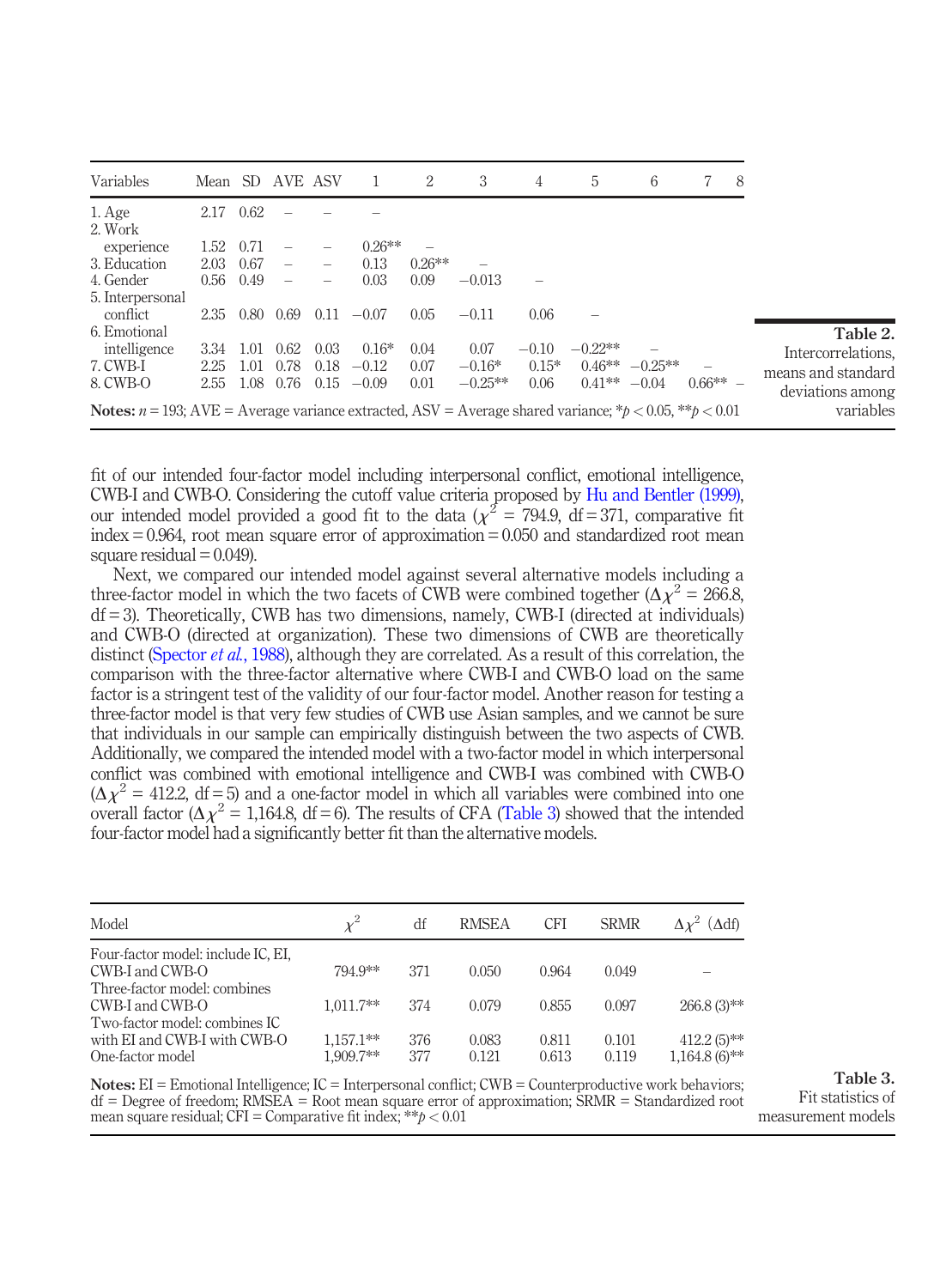We further assessed the construct validity through convergent validity and discriminant validity. Convergent validity was assessed through (i) factor loadings and (ii) average variance extracted (AVE) scores of each construct. According to Fornell and Larcker (1981) and Chin (2010), both AVE scores and factor loadings should be greater than 0.5 and 0.6, respectively. Our results showed that the AVE score of each construct was greater than the cutoff value of 0.5, and the factor loadings of interpersonal conflict ranged from 0.81 to 0.87, emotional intelligence ranged from 0.72 to 0.90, CWB-I ranged from 0.87 to 0.94 and CWB-O ranged from 0.84 to 0.92 (all items significant at  $p < 0.001$ ). Discriminant validity was assessed by comparing the AVE of each construct with its average shared variance (ASV) score, i.e. mean of the squared correlations among constructs (Hair *et al.*, 2011). All the values of AVE were higher than the ASV constructs, thereby supporting discriminant validity (Table 2).

#### Common method variance

To address potential issues with common method variance, both procedural and statistical remedies were applied. As mentioned earlier, we adopted procedural remedies such as ensuring respondents' anonymity, reducing ambiguity in the survey questions and ordering items in a way to reduce priming effects (Podsakoff et al., 2003). Statistically, we conducted an exploratory factor analysis with a principal axis factor extraction and direct oblimin rotation to ensure that each of the factors was perceived as distinct constructs by employees. We found that interpersonal conflict, emotional intelligence, CWB-I and CWB-O loaded cleanly on their respective constructs. We also used CFA marker variable technique to determine if there was a common method bias. We used Williams and Anderson's (1991) seven-item task performance scale (e.g. I perform my tasks that are expected of me) as a marker variable. Following Kundi et al. (2020), we ran a model in which the indicators of the study's variables were specified to load onto the latent marker variable ( $\chi^2 = 1,657.3$ ,  $df = 522$ ) and compared it to a model in which they did not load onto the marker variable  $(\chi^2 = 1,601.1, df = 568)$ . The results showed that CMV was not present, and so it did not bias the parameters of our model, as evidenced by a nonsignificant  $\chi^2$  difference test between the two models ( $\Delta \chi^2 = 56.2$ ,  $p = 0.14$ ).

#### Hypotheses testing

H1 suggested that interpersonal conflict positively relates to (a) CWB-O and (b) CWB-I. As can be seen in Table 4, interpersonal conflict positively predicted CWB-O ( $\beta$  = 0.43,  $p < 0.01$ ) and CWB-I ( $\beta = 0.36$ ,  $p < 0.01$ ), supporting H1a and H1b.

H2 suggested that the relationships of interpersonal conflict with (a) CWB-O and (b) CWB-I will be moderated by emotional intelligence, such that the positive relationship is weaker at higher levels of emotional intelligence. Our results supported the buffering effect of emotional intelligence  $(\beta = -0.51, p < 0.01)$  on the interpersonal conflict and CWB-O relationship. Moreover, the buffering effect of emotional intelligence on the interpersonal conflict and CWB-I relationship was also significant ( $\beta = -0.39$ ,  $p < 0.05$ ). Therefore, H2a and H2b were supported. To clarify the nature of this interaction, Figures 2 and 3 plot the effects of interpersonal conflict on CWB at high and low levels of emotional intelligence, combined with a simple slope analysis (Aiken and West, 1991). The results of the simple slope analysis indicated that the relationship between interpersonal conflict and CWB-I was significant when emotional intelligence was low ( $\beta$  = 0.55,  $p < 0.001$ ) but became insignificant when it was high ( $\beta$  = 0.05, ns), in further support of H2a. Similarly, the relationship between interpersonal conflict and CWB-O was significant when emotional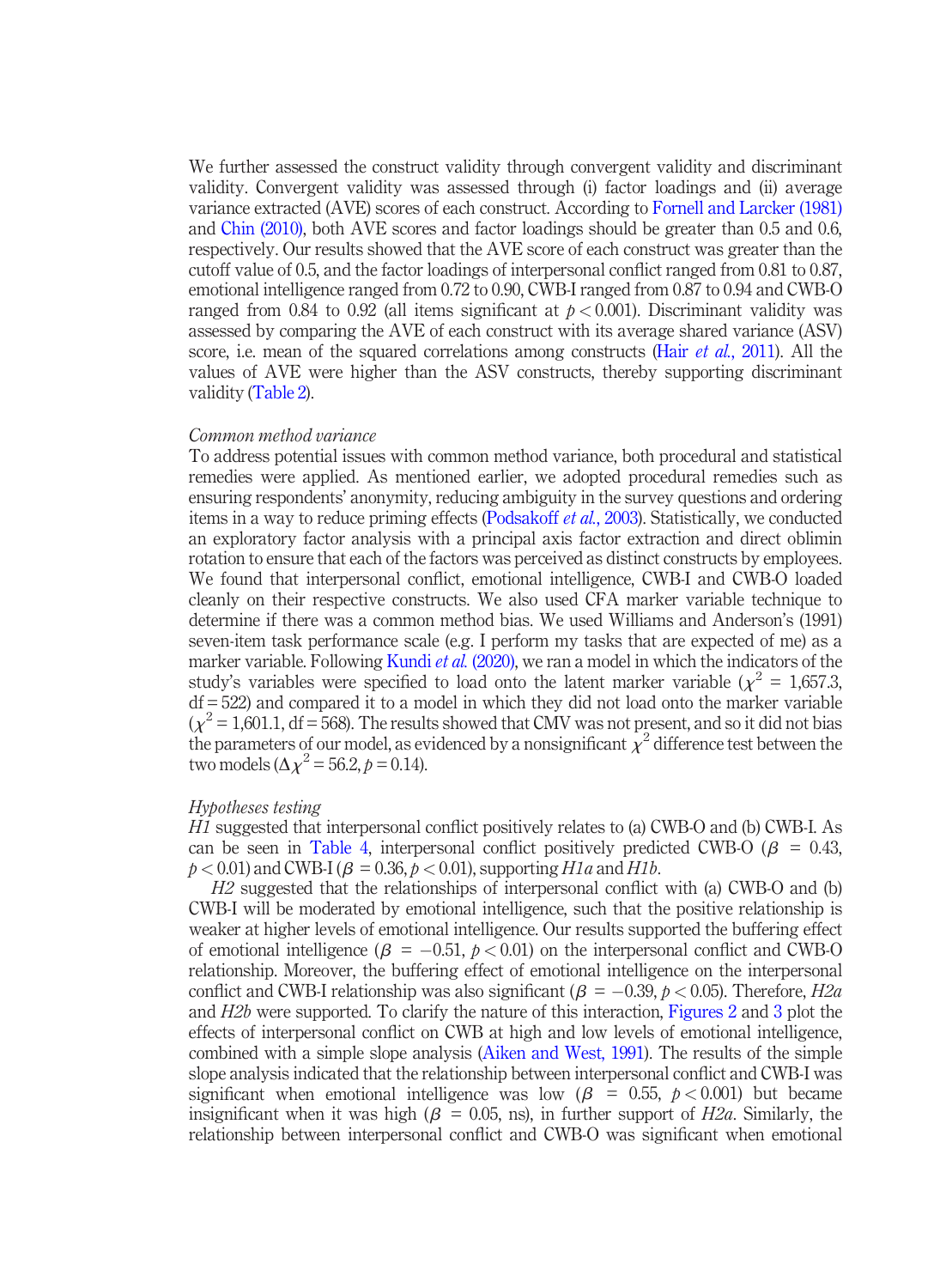|                                                       |                       | CWB-I     | CWB-O     | Emotional |                                           |
|-------------------------------------------------------|-----------------------|-----------|-----------|-----------|-------------------------------------------|
| Predictors                                            | β                     | <b>SE</b> | $\beta$   | <b>SE</b> | intelligence<br>and gender                |
| Control variables                                     |                       |           |           |           |                                           |
| Age                                                   | $-0.16$               | 0.09      | $-0.23$   | 0.17      |                                           |
| Work experience                                       | $-0.01$               | 0.08      | 0.08      | 0.15      |                                           |
| Education                                             | 0.09                  | 0.08      | 0.01      | 0.10      |                                           |
| Main variables                                        |                       |           |           |           |                                           |
| Interpersonal conflict (IC)                           | $0.36***$             | 0.09      | $0.43***$ | 0.11      |                                           |
| Emotional intelligence (EI)                           | $-0.02$               | 0.05      | 0.11      | 0.07      |                                           |
| Gender                                                | $0.24$ <sup>*</sup>   | 0.14      | 0.05      | 0.21      |                                           |
| $IC \times EI$                                        | $-0.51***$            | 0.06      | $-0.39^*$ | 0.08      |                                           |
| $IC \times gender$                                    | $-0.20$               | 0.19      | $-0.10$   | 0.24      |                                           |
| $EI \times gender$                                    | $0.59***$             | 0.20      | $0.62***$ | 0.20      |                                           |
| $IC \times EI \times gender$                          | $-0.40$ <sup>**</sup> | 0.14      | $-0.31$ * | 0.17      | Table 4.                                  |
| $R^2$                                                 |                       | 0.48      | 0.30      |           | Ordinary least                            |
| $R^2$ change                                          |                       | $0.04***$ | $0.02*$   |           | squares regression                        |
| <b>Notes:</b> $n = 193$ ; $^*p < 0.05$ ; $^*p < 0.01$ |                       |           |           |           | analysis predicting<br>workplace deviance |



High Interpersonal Conflict

Low Emotional Intelligence  $\blacksquare$  High Emotional Intelligence

High EI (*β* = 0.21, *p* = *ns*)

1

Low Interpersonal Conflict

2

o<br>B<br>C<br>3



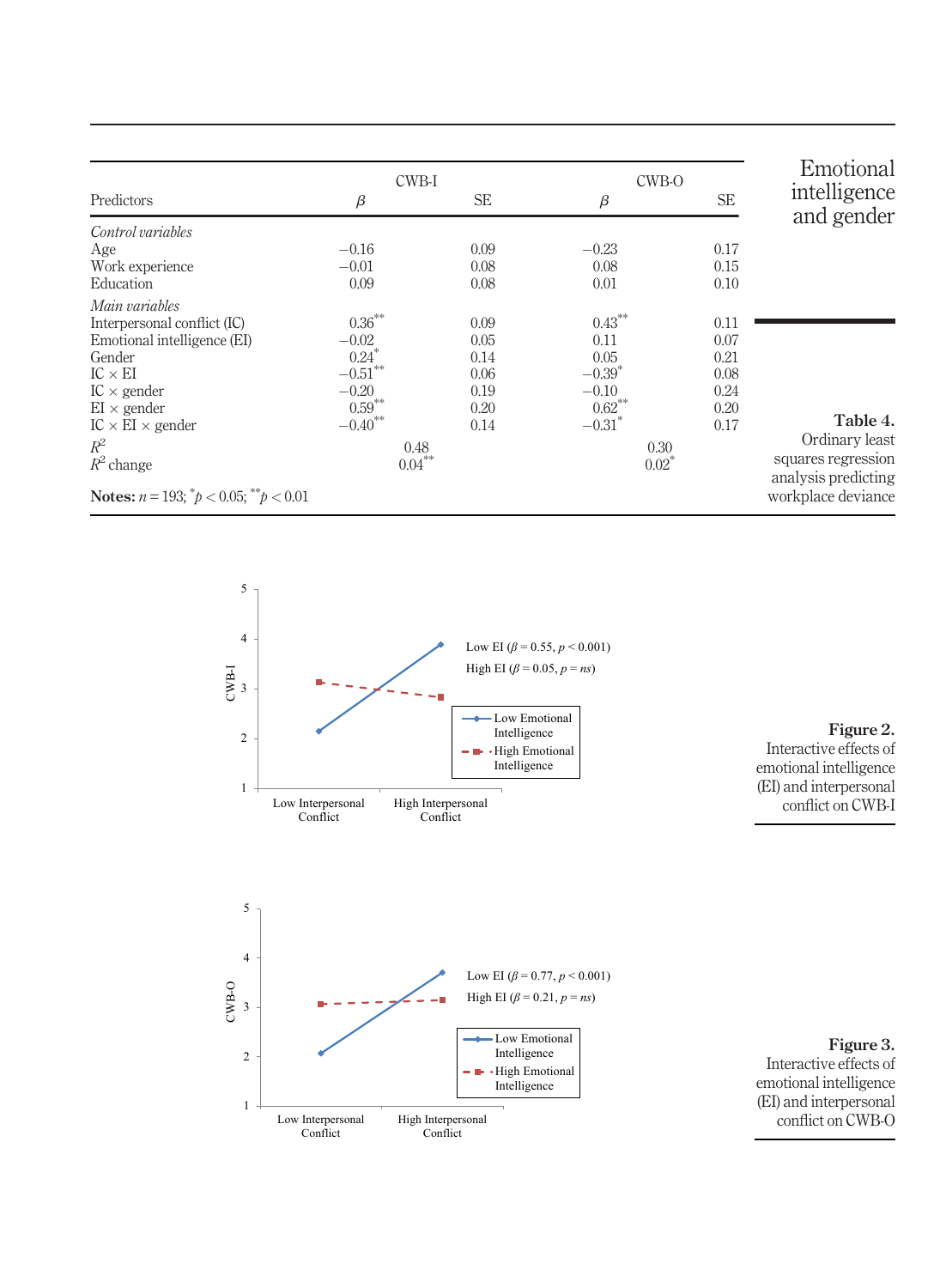intelligence was low ( $\beta = 0.77$ ,  $\beta < 0.001$ ) but became insignificant when it was high ( $\beta =$ 0.21, ns), in further support of H2b.

Finally, the results supported the three-way interaction effect among interpersonal conflict, emotional intelligence and gender predicted in  $H3a$  and  $H3b$ . As predicted, there was a significant three-way interaction between interpersonal conflict, emotional intelligence and gender (all mean centered) in the prediction of CWB-O ( $\beta = -0.31$ , standard error (SE)= 0.17,  $p < 0.01$ ). The effect of negative interaction term between emotional intelligence and interpersonal conflict on CWB-O was stronger for women  $(\beta = -0.57, p < 0.01)$  than for men  $(\beta = -0.28, p < 0.01)$ . Similarly, the three-way interaction between interpersonal conflict, emotional intelligence and gender (all mean centered) in the prediction of CWB-I was significant ( $\beta = -0.40$ , SE = 0.14,  $p < 0.01$ ). The effect of negative interaction term between emotional intelligence and interpersonal conflict on CWB-I was stronger for women ( $\beta = -0.45$ ,  $p < 0.01$ ) than for men ( $\beta = -0.19$ ,  $p < 0.05$ ). Thus, H3a and H3b were supported. To demonstrate the result of the three-way interaction, we followed the graphical procedure of Aiken and West (1991) in Figures 4 and 5. As shown in Figures 4 and 5, the effects of interpersonal



#### Figure 4. Three-way interactive relationship of interpersonal conflict, emotional intelligence

and gender with CWB-I

Figure 5. Three-way interactive relationship of interpersonal conflict, emotional intelligence and gender with CWB-O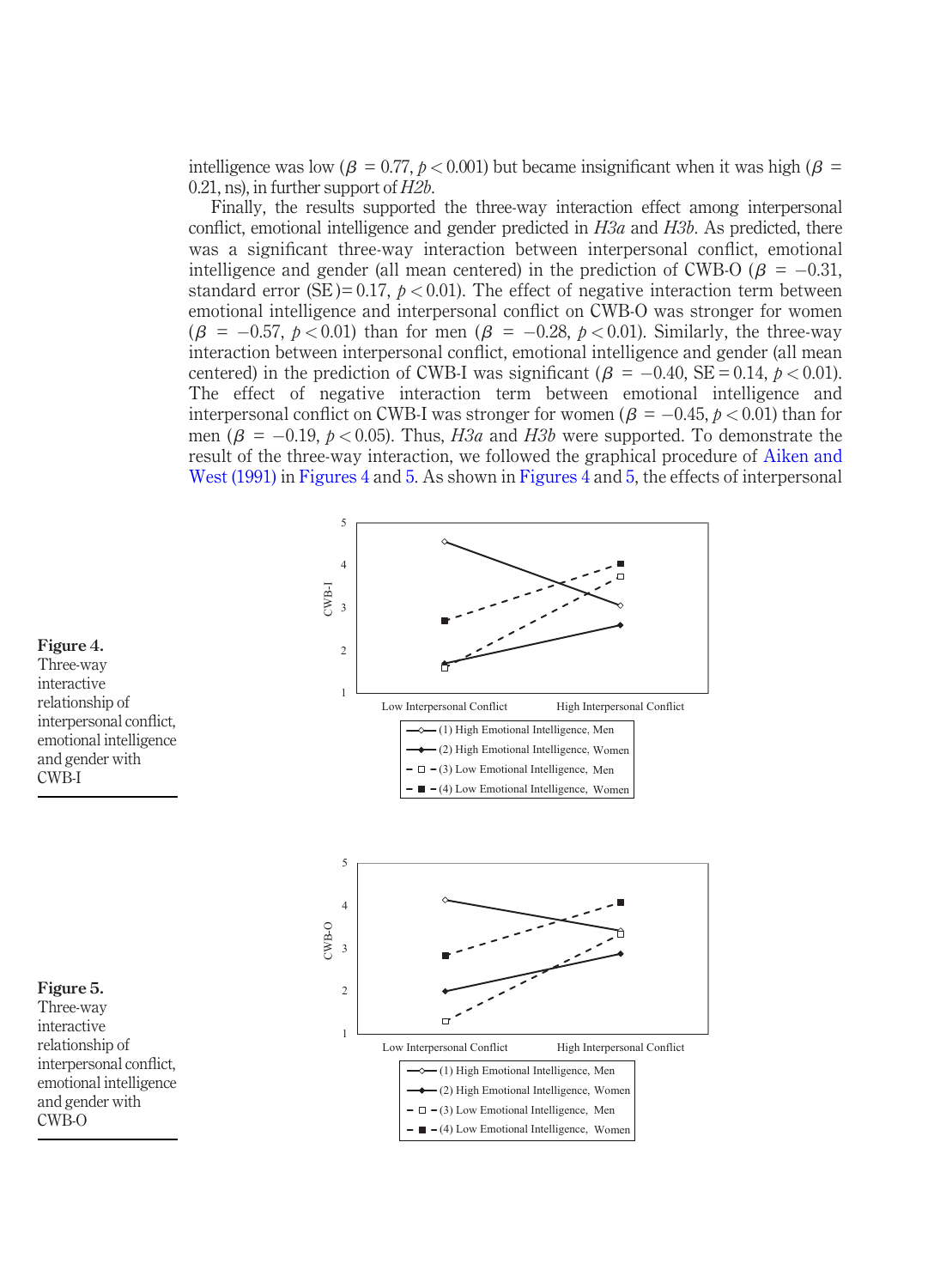conflict on CWB-I and CWB-O are weaker in case of women as compared to men when emotional intelligence is higher than low. That is, women with higher levels of emotional intelligence are less involved in both CWB-I and CWB-O as compared to men as a result of interpersonal conflict at work.

#### **Discussion**

Drawing from social exchange and COR theories (Blau, 1964; Hobfoll, 1989), we investigated the impact of interpersonal conflict on CWB-O and CWB-I along with the moderating roles of emotional intelligence and gender. Our results showed that interpersonal conflict positively influences employee CWB-O and CWB-I (H1a and H1b supported) likely owing to employees encountering conflicting experiences from others at work, returning the favor by adopting CWB (Low *et al.*, 2019). Our results were consistent with findings reported by prior research. Bruk-Lee and Spector (2006), in their study of 133 dyads of full-time working participants at a university in the USA, tested the impact of conflict with supervisors and coworkers on CWB-O and CWB-I. They reported that conflict with coworkers significantly predicted CWB-I. Haq (2011), in his study of 264 employees from six organizations in Pakistan, tested the impact of interpersonal conflict on job outcomes. He found the positive impact of interpersonal conflict on interpersonal and organizational workplace deviance (similar to CWB). Kessler *et al.* (2013), in their study of 116 employee–coworker dyads, also found that interpersonal conflict led to negative emotions, which in turn led to CWB. Our findings may also align with Chen *et al.* (2005), who found positive outcomes of productive conflict when moderated by appropriate conflict management. The positive moderating influence of high emotional intelligence (like appropriate conflict management) on CWB provides a potential gender explanation for outcomes of interpersonal workplace conflict.

Furthermore, our results indicated that emotional intelligence negatively moderated the relationship between interpersonal conflict and CWB directed toward the organization and individuals (CWB-O and CWB-I) ( $H2a$  and  $H2b$  supported) likely owing to employees high on emotional intelligence having less extreme emotional reactions to stressful events, such as interpersonal conflict, to help them cope with the event (Wong and Law, 2002). In the previous research, researchers also found a negative moderating role of emotional intelligence on the relationships between indirect supervisor conflict and employee deviant behavior (Ma and Liu, 2019), perceived threat of terrorism and workplace deviance (Shah et al., 2020), job pressures and auditors' judgment (Yang et al., 2019), perceived stress and suicidal ideation (Abdollahi et al., 2016) and job insecurity and emotional and behavioral reactions (Jordan et al., 2002), indicating the crucial role of emotional intelligence in controlling emotional reaction to stressful events which may lead to negative consequences.

Finally, our results demonstrated that the negative moderating effect of emotional intelligence on the relationship between interpersonal conflict and CWB-O and CWB-I was stronger for women than men  $(H3a$  and  $H3b$  supported) likely owing to innate gender differences (Chen *et al.*, 2019; Fernández-Berrocal *et al.*, 2012; Ju *et al.*, 2019; Szabó and Jones, 2019). More interestingly, while interpreting the slopes of the three-way interactive relationship of interpersonal conflict, emotional intelligence and gender with CWB-I and CWB-O (Figures 4 and 5), we found that the high emotional intelligence graph for men revealed a declining slope (more CWB at lower levels of conflict and less at a higher level of conflict), as compared to rest of the graphs which revealed increasing slopes. The reason for this result could be explained by the fact that in a masculine hierarchical culture like Pakistan, high emotional intelligence may give men complete freedom to engage in CWB-I and CWB-O unless there is an environment of pushback, i.e. an environment of high interpersonal conflict. Moreover, in such male-dominated cultures, emotional intelligence is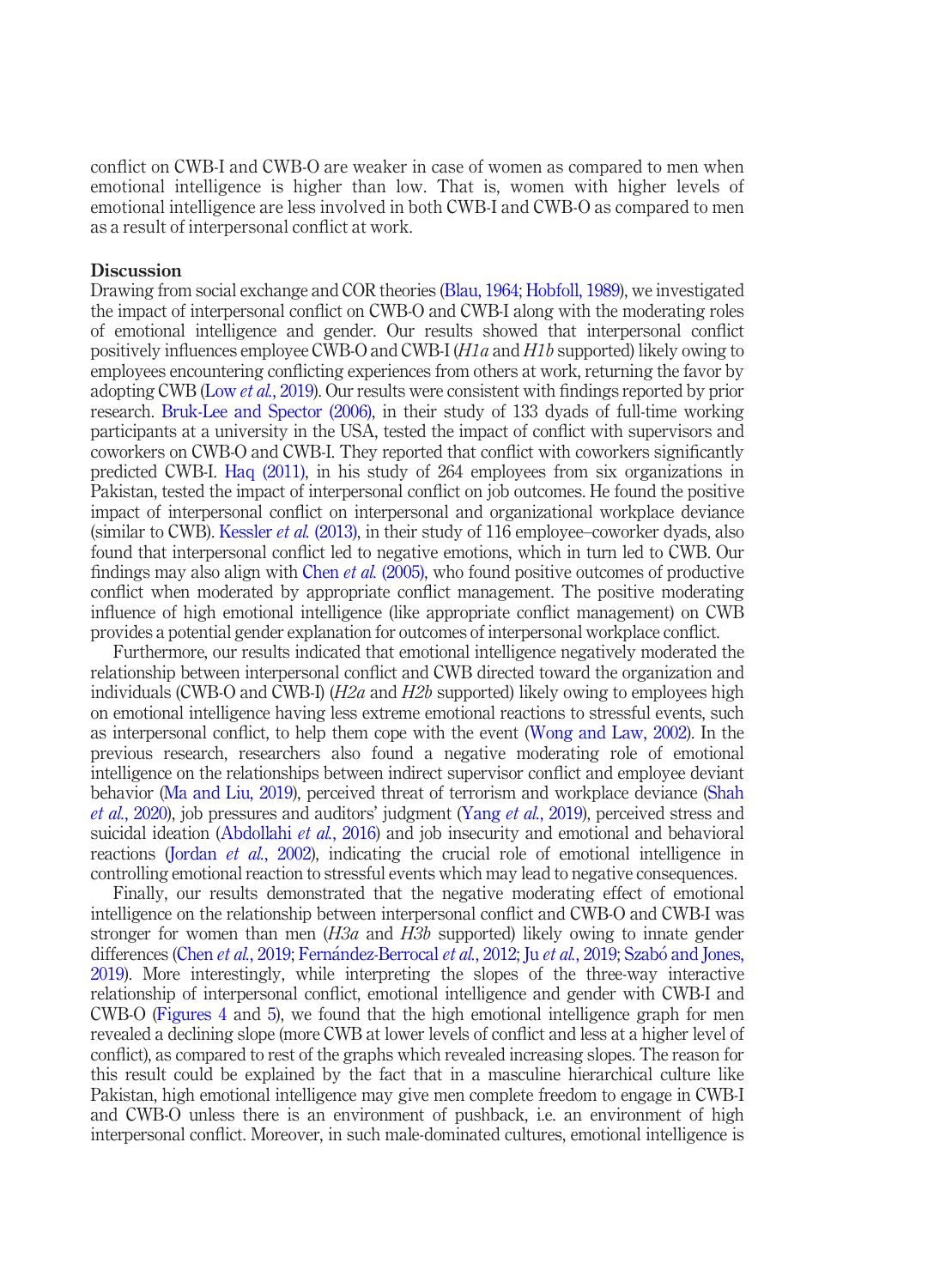critical in having men understand that deviant reactions to interpersonal conflict are not useful, so their exposure to such high levels of conflict diminishes CWB. That is, their emotional intelligence helps them see things in the opposite direction of what the culture prescribes.

#### Theoretical implications

Our study contributed toward theoretical advancements in interpersonal conflict–CWB literature in the following ways. First, on a theoretical level, our study provides additional support for the social exchange theory, demonstrating interpersonal conflict relates to greater employee CWB. This finding is in line with the previous empirical findings (Low et al., 2019). Furthermore, this study extends our previous knowledge regarding the potential depth of impact interpersonal conflict can have on employees as the damage created may reach even beyond a psychological level and materialize in behavioral reactions as well. Given these findings, it is critical that future research examine the impact that interpersonal conflict may have on other employee behavioral outcomes, such as work engagement, OCB and task performance. Further, different methodologies (e.g. longitudinal designs) can be used to better understand how the effects of interpersonal conflict unfold on behaviors through assessing across-time effects.

Second, by investigating the moderating roles of emotional intelligence, we contribute to the much-needed understanding of the boundary conditions of the effects of interpersonal conflict (Gu *et al.*, 2020; Park *et al.*, 2020). While few studies have studied the impact of interpersonal conflict on CWB (Bruk-Lee and Spector, 2006; Haq, 2011; Kessler et al., 2013), they lack an insight about potential moderators between the relationship of interpersonal conflict and CWB. An exceptional study by Ma and Liu (2019) investigated the moderating role of emotional intelligence on the relationship between indirect supervisor conflict and CWB. This study contributes to the understanding about the moderating role of emotional intelligence between interpersonal conflict and CWB.

Finally, to the best of our knowledge, no previous study has examined the moderating role of gender on the interpersonal conflict–emotional intelligence interaction on individuals' CWB. Based on prior research, which had shown significant differences in emotional intelligence between men and women (Fernandez-Berrocal et al., 2012; Gur et al., 2002; Nolen-Hoeksema and Jackson, 2001), we had good reasons to believe that gender differences need to be accounted for to better understand the interplay of conflict, CWB and emotional intelligence. Therefore, by testing gender as a moderator of the interpersonal conflict– emotional intelligence interaction on individuals' CWB, we contributed toward the conflict– CWB and emotional intelligence literature by illustrating that differences in individuals attitudes and demographics should be considered together to better understand the conflict– CWB relationship.

#### Practical implications

In the present study, we found that interpersonal conflict can trigger CWB among employees, making interpersonal conflict very costly to the organization and its members. Thus, organizations should attempt to reduce interpersonal conflict among employees by implementing appropriate interventions. For example, a job redesign and provision for ombudsman might help avoid/reduce the occurrence of interpersonal conflict (Rahim, 1985). In addition, managers may consider putting in place a protocol to detect and intervene in interpersonal conflicts when they emerge. The absence of early intervention makes it difficult to prevent conflict escalation into a stressful and resource-draining situation that will lead to CWB-O and CWB-1. Moreover, our findings suggest that when emotional intelligence is low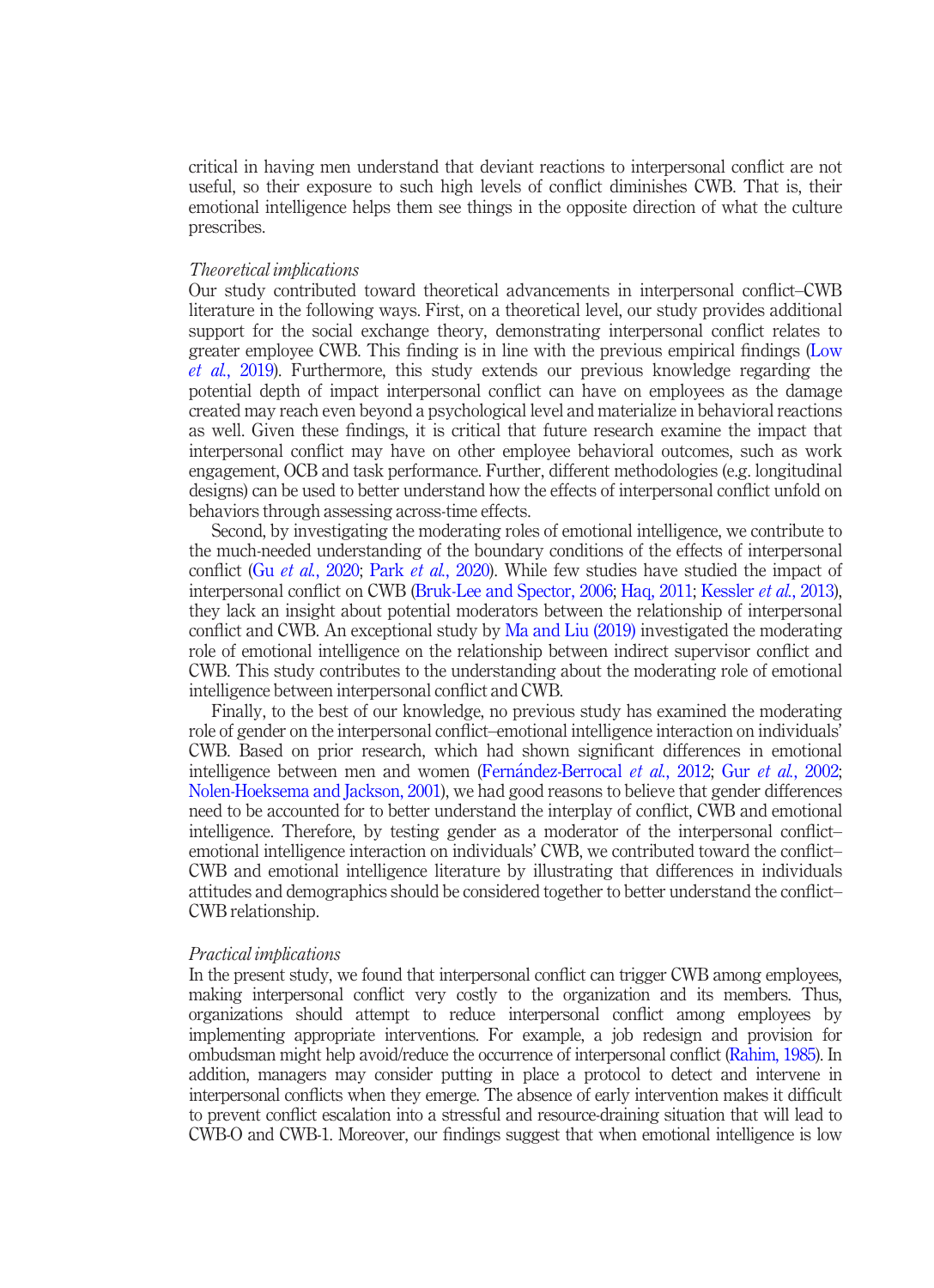CWB appears to be a higher potential risk for both employees and organizations than when emotional intelligence is high. Thus, recruiting emotionally intelligent employees and providing training programs that develop emotional control capabilities in employees should therefore be a key priority for organizations. However, such interventions can be very costly and time-consuming. Thus, managers should focus more on reducing tensions and conflicts among the employees (Rahim, 1985). This could be achieved by creating awareness among the employees about the detrimental effects of conflict among employee (Ilies et al., 2011), reducing adverse work events and fostering trust among group members (Turesky *et al.*, 2020) and providing/developing a supportive work environment where individuals could be motivated to seek and provide social support to avert interpersonal conflicts.

We also found that as compared to men, women are less likely to be involved in CWB when emotional intelligence is high. Therefore, gender-based employee training to hone employees' emotional intelligence skills can be an alternative to conflict intervention strategies (Hodzic et al., 2018; Mattingly and Kraiger, 2019; Slaski and Cartwright, 2003). Furthermore, we found that male employees with higher emotional intelligence were more engaged in CWB when interpersonal conflict was lower than higher. Thus, managers working in organizations where both interpersonal conflict and CWB are present should adopt a balancing approach where the interpersonal conflict and CWB should be balanced. In other words, managers should work parallel on reducing the conflict among employees and controlling the CWB at work.

#### Limitations and directions for future research

Some limitations of our study may be addressed in future research. First, the crosssectional data do not provide sufficiently conclusive evidence of causality for the relations of interest. This limitation may be addressed by empirically testing our model using longitudinal or multiwave/cross-lagged data, i.e. measuring the predictor and outcomes variables at different time points (Ma and Liu, 2019). Second, our construct for CWB included items for both interpersonal and organizational CWB; however, both dimensions of deviance can have different antecedents and consequences which need to be explored in future research. Third, while we focused on the moderation of the emotional intelligence of supervisees, future research could explore how emotional intelligence of supervisors may serve to preempt interpersonal conflict and manage deviant behavior. Fourth, while we focused on the role of gender in the interplay of conflict, CWB and emotional intelligence, future research could study the role of age or generation (e.g. generation X or Y). Fifth, Chen et al.  $(2005)$  state that appropriate management of conflicts can induce creative problem-solving, interpersonal relationship satisfaction and lead to improved efficiency. Future research could also explore potential positive outcomes of interpersonal conflict. Finally, the present study centers on a sample of Pakistan-based organizations, so cultural factors may be relevant. Even though our theoretical arguments are not specific to this country, Pakistani culture, which scores high on collectivism, power distance and masculinity (Hofstede, 2011), might impact gender and individuals' emotions. For instance, research shows that control of emotion is encouraged in high power distance and collectivistic cultures (Gunkel *et al.*, 2014). Similarly, Hofstede suggests that gender differences are likely to be more pronounced in masculine cultures than feminine cultures (Edgar et al., 2020). Thus, cross-country comparisons could reveal the potential buffering role of emotional intelligence and gender in the interpersonal conflict and CWB relation, in different cultural contexts.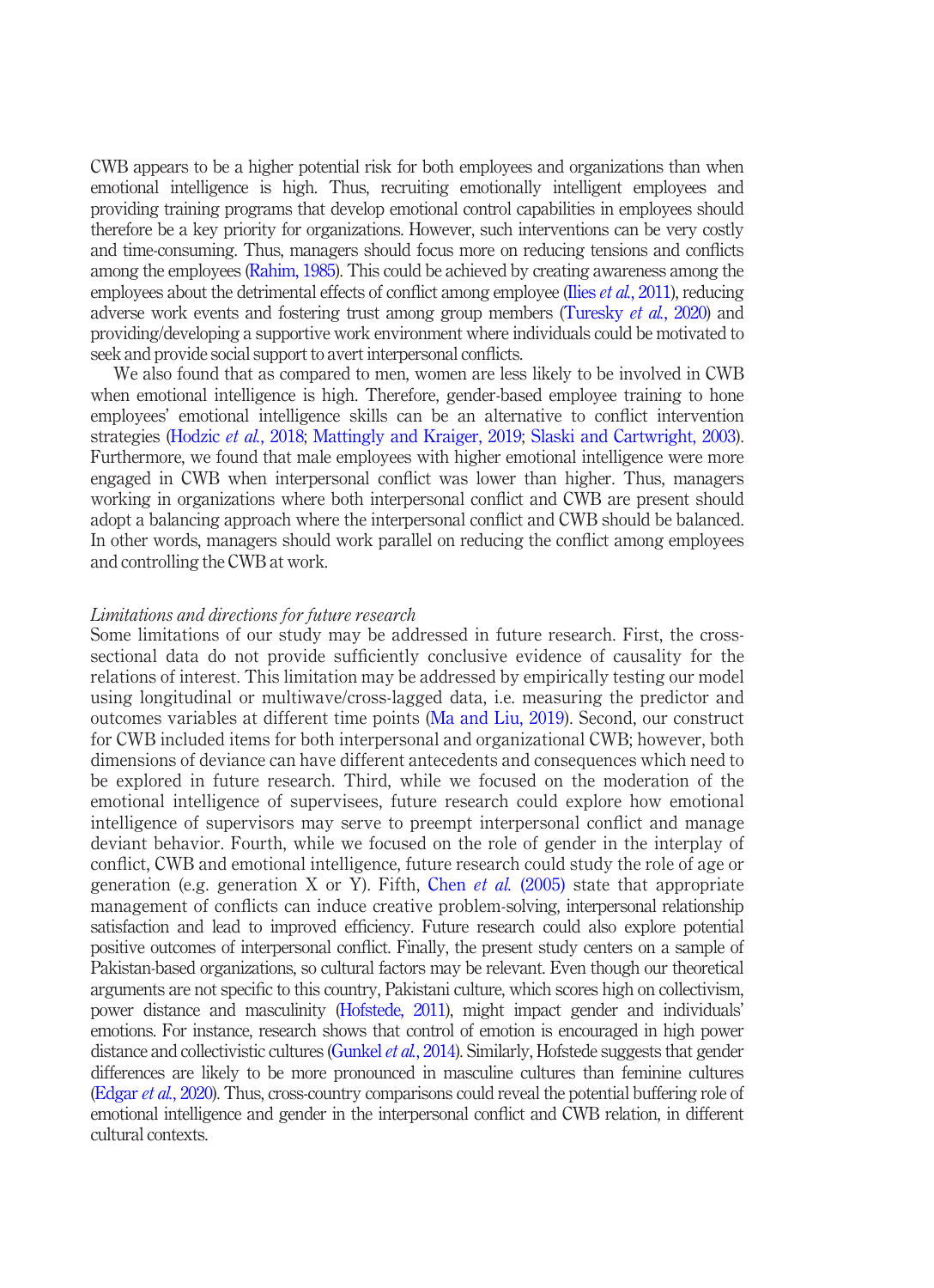#### Conclusion

In conclusion, this work contributes to the literature relating interpersonal conflict, emotional intelligence and gender to CWB. We find that emotional intelligence and gender shape how employees respond to interpersonal conflict, such that employees with higher interpersonal conflict and higher emotional intelligence evidenced lower CWB. Further, we find that women as compared to men were less likely to be engaged in CWB when faced with interpersonal conflict at high (versus low) levels of emotional intelligence.

#### References

- Abdollahi, A., Carlbring, P., Khanbani, M. and Ghahfarokhi, S.A. (2016), "Emotional intelligence moderates perceived stress and suicidal ideation among depressed adolescent inpatients", Personality and Individual Differences, Vol. 102, pp. 223-228.
- Aiken, L.S. and West, S.G. (1991), Multiple Regression: Testing and Interpreting Interactions, Sage Publications.
- Anderson, J.C. and Gerbing, D.W. (1988), "Structural equation modeling in practice: a review and recommended two-step approach", Psychological Bulletin, Vol. 103 No. 3, p. 411.
- Aquino, K., Lewis, M.U. and Bradfield, M. (1999), "Justice constructs, negative affectivity, and employee deviance: a proposed model and empirical test", Journal of Organizational Behavior, Vol. 20 No. 7, pp. 1073-1091.
- Badar, K., Hite, J.M. and Badir, Y.F. (2013), "Examining the relationship of co-authorship network centrality and gender on academic research performance: the case of chemistry researchers in Pakistan", Scientometrics, Vol. 94 No. 2, pp. 755-775.
- Balogun, A.G., Oluyemi, T.S. and Afolabi, O.A. (2018), "Psychological contract breach and workplace deviance: does emotional intelligence matter?", Journal of Psychology in Africa, Vol. 28 No. 1, pp. 8-14.
- Baron-Cohen, S. (2002), "The extreme male brain theory of autism", Trends in Cognitive Sciences, Vol. 6 No. 6, pp. 248-254.
- Baron-Cohen, S. (2003), Men, Women and the Extreme Male Brain, Penguin, London.
- Bennett, R.J. and Robinson, S.L. (2000), "Development of a measure of workplace deviance", *Journal of* Applied Psychology, Vol. 85 No. 3, p. 349.
- Blau, P.M. (1964), Exchange and Power in Social Life, Wiley, New York, NY.
- Bonaccio, S., Lapierre, L.M. and O'Reilly, J. (2019), "Creating work climates that facilitate and maximize the benefits of disclosing mental health problems in the workplace", Organizational Dynamics, Vol. 48 No. 3, pp. 113-122.
- Bowling, N.A. and Burns, G.N. (2015), "Sex as a moderator of the relationships between predictor variables and counterproductive work behavior", Journal of Business and Psychology, Vol. 30 No. 1, pp. 193-205.
- Bruk-Lee, V. and Spector, P.E. (2006), "The social stressors-counterproductive work behaviors link: are conflicts with supervisors and coworkers the same?", Journal of Occupational Health Psychology, Vol. 11 No. 2, p. 145.
- Candela Agulló, C., Barberá Heredia, E., Ramos López, A. and Sarrió Catalá, M. (2002), "Inteligencia emocional y la variable género", Revista Electrónica de Emoción y Motivación REME, Vol. 5 No. 10, pp. 167-182.
- Chen, H.-T. and Wang, C.-H. (2019), "Incivility, satisfaction and turnover intention of tourist hotel chefs: moderating effects of emotional intelligence", International Journal of Contemporary Hospitality Management, Vol. 31 No. 5, pp. 2034-2053.
- Chen, G., Liu, C. and Tjosvold, D. (2005), "Conflict management for effective top management teams and innovation in China", Journal of Management Studies, Vol. 42 No. 2, pp. 277-300.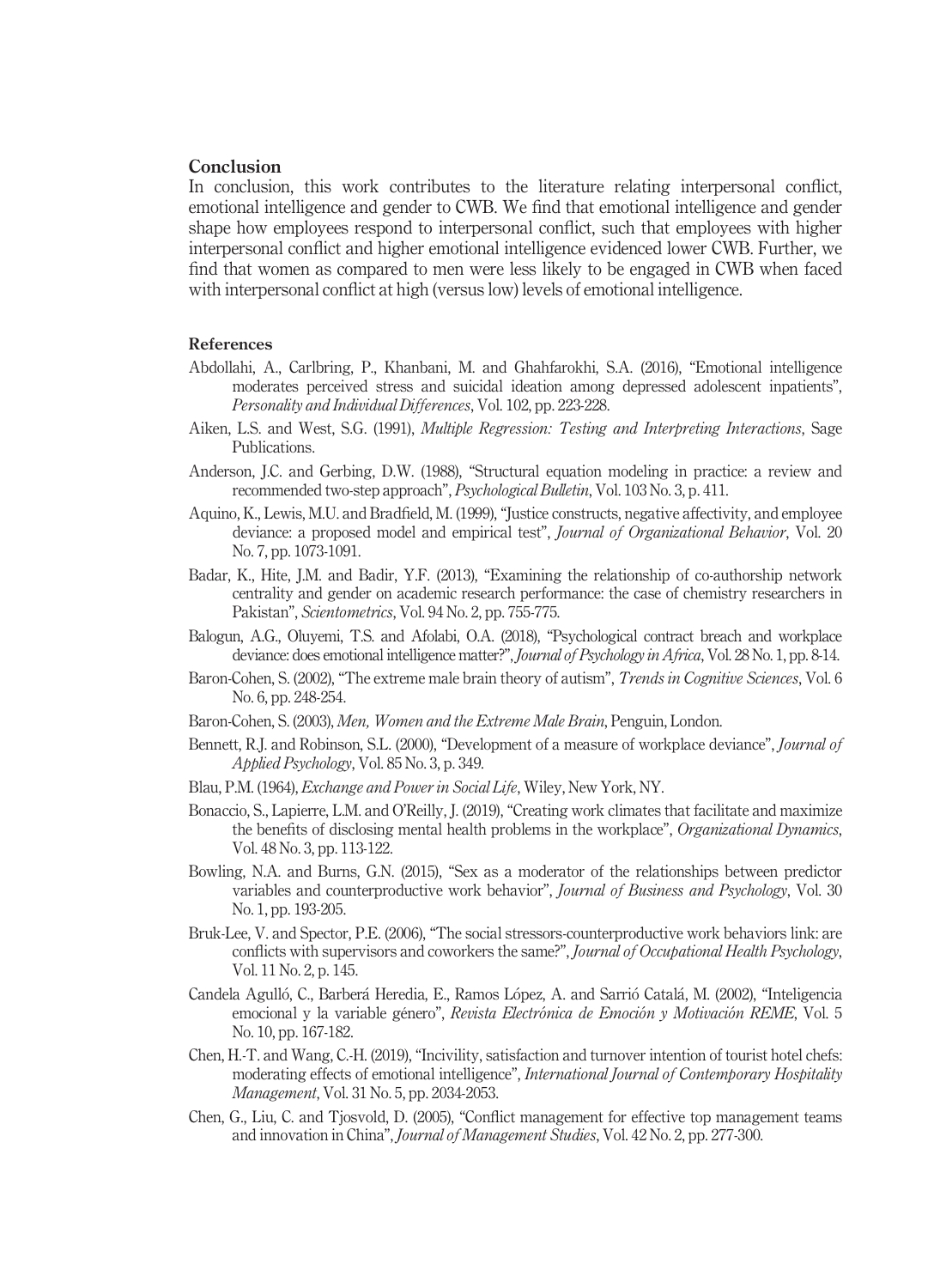- Chen, H.X., Xu, X. and Phillips, P. (2019), "Emotional intelligence and conflict management styles", International Journal of Organizational Analysis, Vol. 27 No. 3, pp. 458-470.
- Cheng, T., Huang, G., Lee, C. and Ren, X. (2012), "Longitudinal effects of job insecurity on employee outcomes: the moderating role of emotional intelligence and the leader-member exchange", Asia Pacific Journal of Management, Vol. 29 No. 3, pp. 709-728.
- Chin, W.W. (2010), "How to write up and report PLS analyses", Handbook of Partial Least Squares, Springer, pp. 655-690.
- Chiu, S.-F., Yeh, S.-P. and Huang, T.C. (2015), "Role stressors and employee deviance: the moderating effect of social support", Personnel Review, Vol. 44 No. 2, pp. 308-324.
- Chou, C.-P. and Bentler, P.M. (1995), Estimates and Tests in Structural Equation Modeling, Sage Publications.
- Cinamon, R.G. and Rich, Y. (2002), "Gender differences in the importance of work and family roles: implications for work–family conflict", Sex Roles, Vol. 47 Nos 11/12, pp. 531-541.
- Cook, K.S., Cheshire, C., Rice, E.R. and Nakagawa, S. (2013), "Social exchange theory", *Handbook of* Social Psychology, Springer, pp. 61-88.
- Cropanzano, R. and Mitchell, M.S. (2005), "Social exchange theory: an interdisciplinary review", Journal of Management, Vol. 31 No. 6, pp. 874-900.
- Danielsson, C.B., Bodin, L., Wulff, C. and Theorell, T. (2015), "The relation between office type and workplace conflict: a gender and noise perspective", *Journal of Environmental Psychology*, Vol. 42, pp. 161-171.
- De Clercq, D., Haq, I.U. and Azeem, M.U. (2019), "Time-related work stress and counterproductive work behavior", Personnel Review, Vol. 48 No. 7, pp. 1756-1781.
- De Clercq, D., Kundi, Y.M., Sardar, S. and Shahid, S. (2021), "Perceived organizational injustice and counterproductive work behaviours: mediated by organizational identification, moderated by discretionary human resource practices", Personnel Review, Vol. ahead-of-print No. ahead-of-print.
- Dunlop, P.D. and Lee, K. (2004), "Workplace deviance, organizational citizenship behavior, and business unit performance: the bad apples do spoil the whole barrel", Journal of Organizational Behavior, Vol. 25 No. 1, pp. 67-80.
- Edgar, F., Blaker, N.M. and Everett, A.M. (2020), "Gender and job performance: linking the high performance work system with the ability–motivation–opportunity framework", Personnel Review, Vol. 50 No. 1, doi: [10.1108/PR-10-2019-0577](http://dx.doi.org/10.1108/PR-10-2019-0577).
- Einarsen, S., Skogstad, A., Rørvik, E., Lande, A.B. and Nielsen, M.B. (2018), "Climate for conflict management, exposure to workplace bullying and work engagement: a moderated mediation analysis", The International Journal of Human Resource Management, Vol. 29 No. 3, pp. 549-570.
- Emerson, R.M. (1976), "Social exchange theory", *Annual Review of Sociology*, Vol. 2 No. 1, pp. 335-362.
- Fairhurst, G.T. and Snavely, B.K. (1983), "A test of the social isolation of male tokens", Academy of Management Journal, Vol. 26, pp. 353-361.
- Faldetta, G. (2020), "Abusive supervision and workplace deviance: the role of negative reciprocity", International Journal of Organizational Analysis.
- Fernandez-Berrocal, P., Cabello, R., Castillo, R. and Extremera, N. (2012), "Gender differences in emotional intelligence: the mediating effect of age", Behavioral Psychology, Vol. 20 No. 1, pp. 77-89.
- Fornell, C. and Larcker, D.F. (1981), Structural Equation Models with Unobservable Variables and Measurement Error: Algebra and Statistics, SAGE Publications Sage CA, Los Angeles, CA.
- Gabriel, A.S., Butts, M.M., Yuan, Z., Rosen, R.L. and Sliter, M.T. (2018), "Further understanding incivility in the workplace: the effects of gender, agency, and communion", *Journal of Applied* Psychology, Vol. 103 No. 4, p. 362.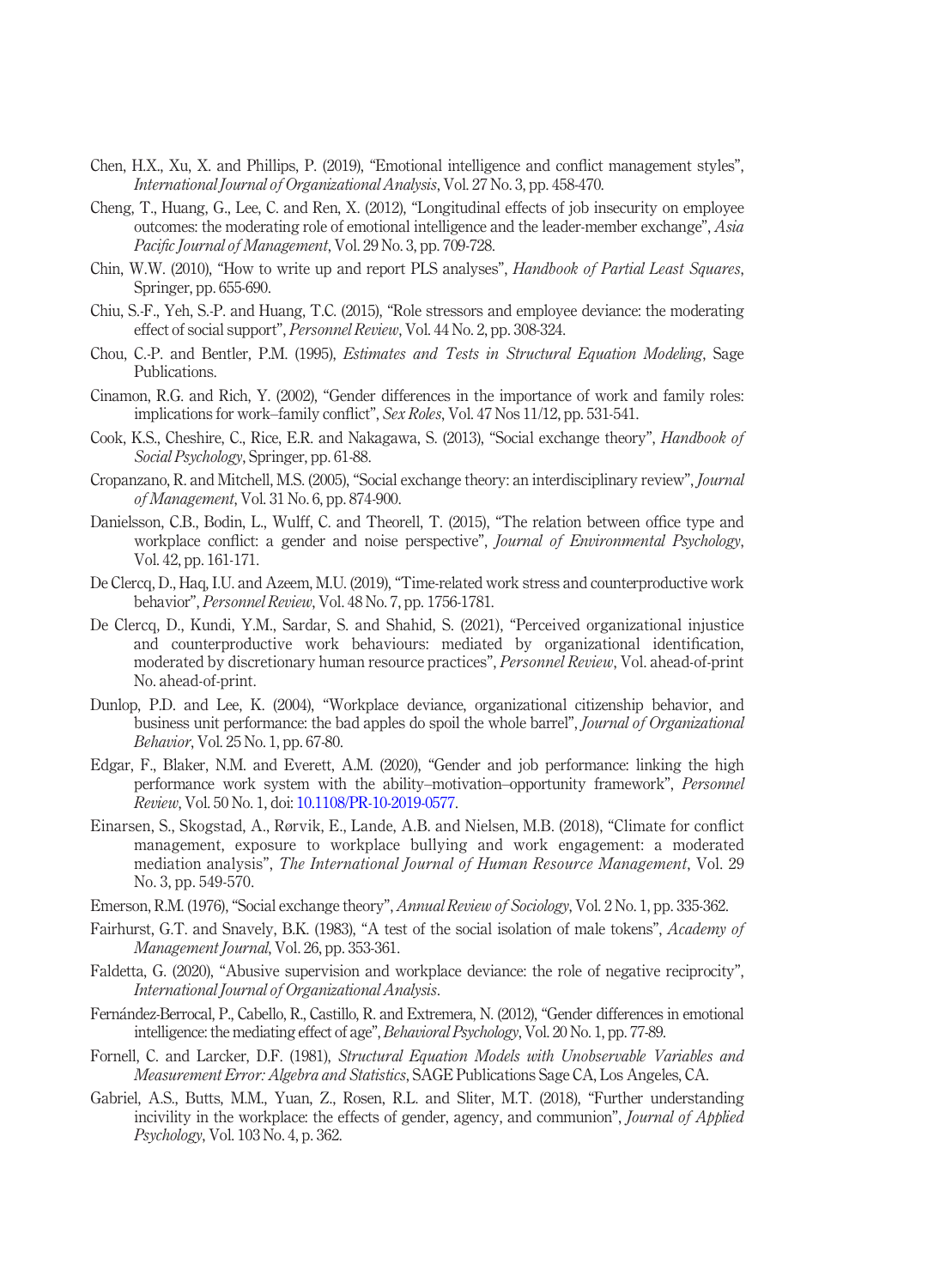- Gouldner, A. (1960), "The norm of reciprocity: a preliminary statement", *American Sociological Review*, Vol. 25 No. 2, pp. 161-178.
- Graham, K.A., Dust, S.B. and Ziegert, J.C. (2018), "Supervisor-employee power distance incompatibility, gender similarity, and relationship conflict: a test of interpersonal interaction theory", Journal of Applied Psychology, Vol. 103 No. 3, pp. 334-346.
- Gruys, M.L. and Sackett, P.R. (2003), "Investigating the dimensionality of counterproductive work behavior", International Journal of Selection and Assessment, Vol. 11 No. 1, pp. 30-42.
- Gu, Y., You, X. and Wang, R. (2020), "Job demands and emotional labor as antecedents of female preschool teachers' work-to-family conflict: the moderating role of job resources", International Journal of Stress Management, Vol. 27 No. 1, pp. 23-34.
- Gunkel, M., Schlägel, C. and Engle, R.L. (2014), "Culture's influence on emotional intelligence: an empirical study of nine countries", *Journal of International Management*, Vol. 20 No. 2, pp. 256-274.
- Gur, R.C., Gunning-Dixon, F., Bilker, W.B. and Gur, R.E. (2002), "Sex differences in temporo-limbic and frontal brain volumes of healthy adults", Cerebral Cortex, Vol. 12 No. 9, pp. 998-1003.
- Hair, J.F., Ringle, C.M. and Sarstedt, M. (2011), "PLS-SEM: Indeed a silver bullet", *Journal of Marketing* Theory and Practice, Vol. 19 No. 2, pp. 139-152.
- Haq, I.U. (2011), "The impact of interpersonal conflict on job outcomes: mediating role of perception of organizational politics", Procedia-Social and Behavioral Sciences, Vol. 25, pp. 287-310.
- Hayes, A.F. (2017), Introduction to Mediation, Moderation, and Conditional Process Analysis: A Regression-Based Approach, Guilford Publications.
- Hendrick, S.S. (1981), "Why women don't succeed", National Business Employment Weekly, Vol. 40, pp. 9-11.
- Hobfoll, S.E. (1989), "Conservation of resources: a new attempt at conceptualizing stress", American Psychologist, Vol. 44 No. 3, p. 513.
- Hodzic, S., Scharfen, J., Ripoll, P., Holling, H. and Zenasni, F. (2018), "How efficient are emotional intelligence trainings: a meta-analysis", Emotion Review, Vol. 10 No. 2, pp. 138-148.
- Hofstede, G. (2011), "Insights on Hofstede's research into national and organisational culture", available at: [www.hofstede-insights.com/country-comparison/pakistan/](http://www.hofstede-insights.com/country-comparison/pakistan/) (accessed 7 December 2020).
- Hopwood, C.J., Harrison, A.L., Amole, M., Girard, J.M., Wright, A.G., Thomas, K.M., Sadler, P., et al. (2020), "Properties of the continuous assessment of interpersonal dynamics across sex, level of familiarity, and interpersonal conflict", Assessment, Vol. 27 No. 1, pp. 40-56.
- Hu, L. and Bentler, P.M. (1999), "Cutoff criteria for fit indexes in covariance structure analysis: conventional criteria versus new alternatives", Structural Equation Modeling: A Multidisciplinary Journal, Vol. 6 No. 1, pp. 1-55.
- Ilies, R., Johnson, M.D., Judge, T.A. and Keeney, J. (2011), "A within-individual study of interpersonal conflict as a work stressor: dispositional and situational moderators", Journal of Organizational Behavior, Vol. 32 No. 1, pp. 44-64.
- Jafri, M.H. (2020), "Moderating role of emotional intelligence on personality employee creativity relationship", Management and Labour Studies, Vol. 45 No. 1, pp. 15-30.
- Jordan, P.J., Ashkanasy, N.M. and Hartel, C.E. (2002), "Emotional intelligence as a moderator of emotional and behavioral reactions to job insecurity", Academy of Management Review, Vol. 27 No. 3, pp. 361-372.
- Ju, D., Xu, M., Qin, X. and Spector, P. (2019), "A multilevel study of abusive supervision, norms, and personal control on counterproductive work behavior: a theory of planned behavior approach", Journal of Leadership and Organizational Studies, Vol. 26 No. 2, pp. 163-178.
- Kanter, R.M. (1977), "Some effects of proportions on group life skewed sex-ratios and responses to token women", American Journal of Sociology, Vol. 82 No. 5, pp. 965-990.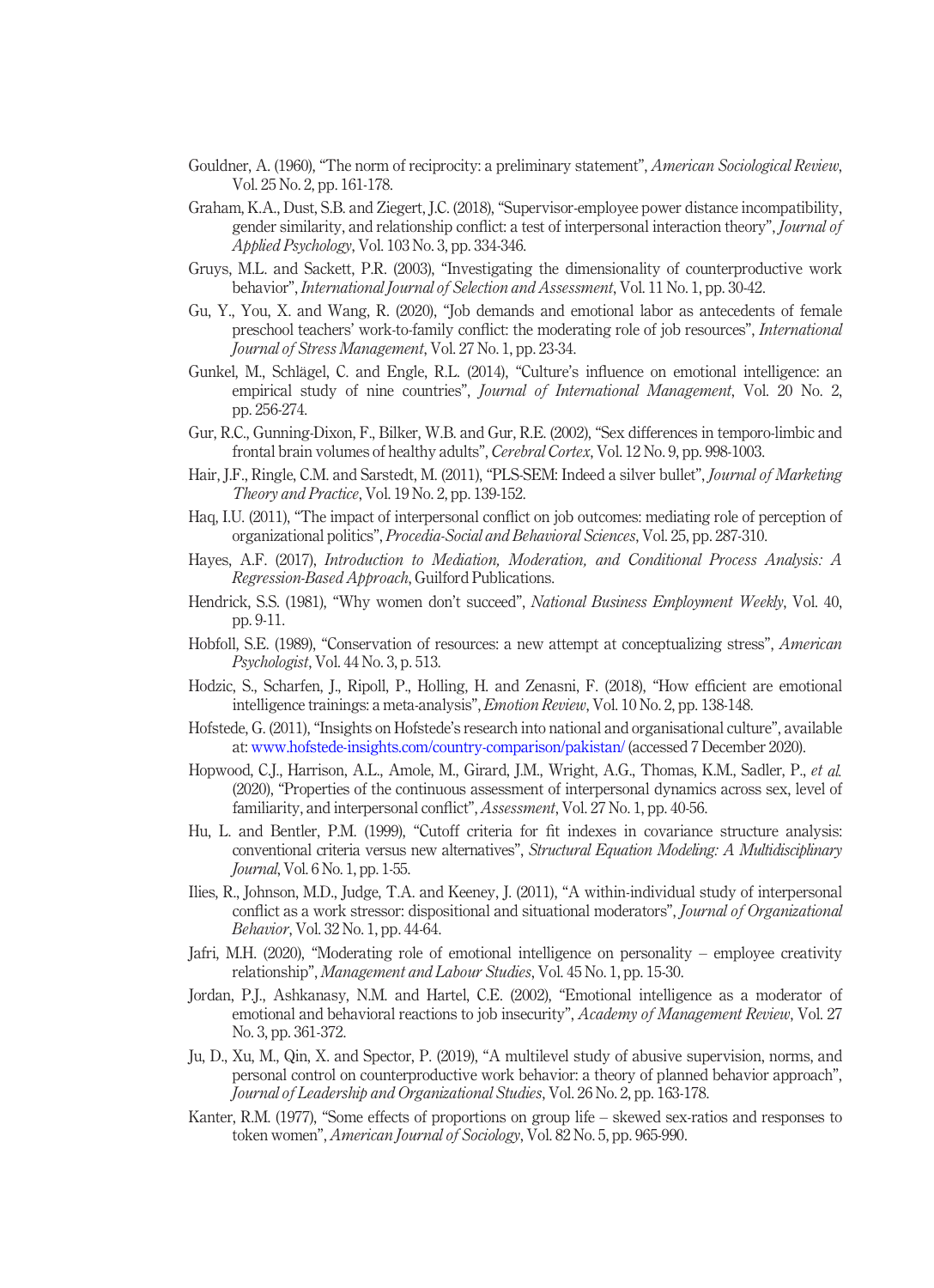- Keenan, A. and Newton, T.J. (1985), "Stressful events, stressors and psychological strains in young professional engineers", Journal of Organizational Behavior, Vol. 6 No. 2, pp. 151-156.
- Kessler, S.R., Bruursema, K., Rodopman, B. and Spector, P.E. (2013), "Leadership, interpersonal conflict, and counterproductive work behavior: an examination of the stressor-strain process", Negotiation and Conflict Management Research, Vol. 6 No. 3, pp. 180-190.
- Khattak, M.N., Zolin, R. and Muhammad, N. (2020), "The combined effect of perceived organizational injustice and perceived politics on deviant behaviors", International Journal of Conflict Management.
- Kline, R.B. (2015), *Principles and Practice of Structural Equation Modeling*, Guilford publications.
- Kundi, Y.M., Aboramadan, M., Elhamalawi, E.M.I. and Shahid, S. (2020), "Employee psychological well-being and job performance: exploring mediating and moderating mechanisms", International Journal of Organizational Analysis.
- Kundi, Y.M., Hollet-Haudebert, S. and Peterson, J. (2020), "Linking protean and boundaryless career attitudes to subjective career success: a serial mediation model", Journal of Career Assessment, p. 1069072720959782.
- Kuriakose, V., Sreejesh, S., Jose, H., Anusree, M.R. and Jose, S. (2019), "Process conflict and employee well-being", International Journal of Conflict Management, Vol. 30 No. 4, pp. 462-489.
- Low, Y.M., Sambasivan, M. and Ho, J.A. (2019), "Impact of abusive supervision on counterproductive work behaviors of nurses", Asia Pacific Journal of Human Resources, Vol. 57 No. 2, pp. 189-215.
- Ma, J. and Liu, C. (2019), "The moderating effect of emotional intelligence on the relationship between supervisor conflict and employees' counterproductive work behaviors", International Journal of Conflict Management, Vol. 30 No. 2, pp. 227-245.
- Mattingly, V. and Kraiger, K. (2019), "Can emotional intelligence be trained? A meta-analytical investigation", Human Resource Management Review, Vol. 29 No. 2, pp. 140-155.
- Mayer, J.D., Caruso, D.R. and Salovey, P. (1999), "Emotional intelligence meets traditional standards for an intelligence", Intelligence, Vol. 27 No. 4, pp. 267-298.
- McIntyre, H.H. (2010), "Gender differences in the nature and linkage of higher-order personality factors to trait and ability emotional intelligence", Personality and Individual Differences, Vol. 48 No. 5, pp. 617-622.
- Meade, A.W. and Craig, S.B. (2012), "Identifying careless responses in survey data", *Psychological* Methods, Vol. 17 No. 3, p. 437.
- Morgan, W.B., Perry, S.J. and Wang, Y. (2018), "The angry implications of work-to-family conflict: examining effects of leadership on an emotion-based model of deviance", *Journal of Vocational* Behavior, Vol. 108, pp. 13-27.
- Naseer, S., Raja, U., Syed, F. and Baig, M.U.A. (2020), "When and why organizational cynicism leads to CWBs", Personnel Review, Vol. 50 No. 1.
- Nolen-Hoeksema, S. and Jackson, B. (2001), "Mediators of the gender difference in rumination", Psychology of Women Quarterly, Vol. 25 No. 1, pp. 37-47.
- Notelaers, G., Van der Heijden, B., Guenter, H., Nielsen, M.B. and Einarsen, S.V. (2018), "Do interpersonal conflict, aggression and bullying at the workplace overlap? A latent class modeling approach", Frontiers in Psychology, Vol. 9, p. 1743.
- O'Connor, P.J., Stone, S., Walker, B.R. and Jackson, C.J. (2017), "Deviant behavior in constrained environments: sensation-seeking predicts workplace deviance in shallow learners", *Personality* and Individual Differences, Vol. 108, pp. 20-25.
- Park, S., Mathieu, J.E. and Grosser, T.J. (2020), "A network conceptualization of team conflict", Academy of Management Review, Vol. 45 No. 2, pp. 352-375.
- Petrides, K.V. and Furnham, A. (2006), "The role of trait emotional intelligence in a gender-specific model of organizational variables 1", Journal of Applied Social Psychology, Vol. 36 No. 2, pp. 552-569.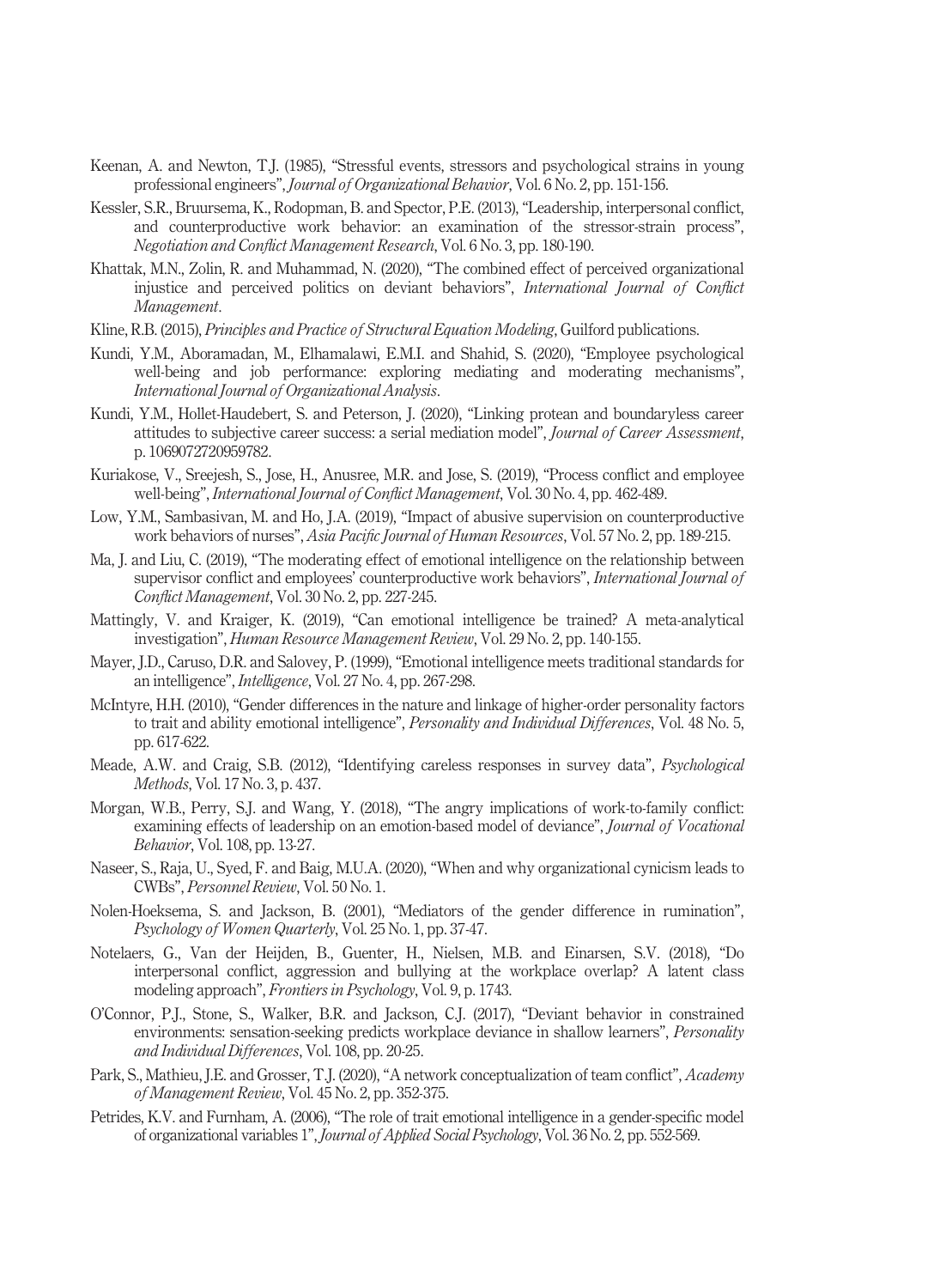- Pletzer, J.L., Oostrom, J. and Voelpel, S.C. (2017), "Age differences in workplace deviance: a metaanalysis", Academy of Management Proceedings, Academy of Management Briarcliff Manor, New York, NY, Vol. 2017, p. 11475.
- Podsakoff, P.M., MacKenzie, S.B., Lee, J.-Y. and Podsakoff, N.P. (2003), "Common method biases in behavioral research: a critical review of the literature and recommended remedies", Journal of Applied Psychology, Vol. 88 No. 5, pp. 879-903.
- Rahim, M.A. (1985), "A strategy for managing conflict in complex organizations", *Human Relations*, Vol. 38 No. 1, pp. 81-89.
- Robinson, S.L. and Bennett, R.J. (1995), "A typology of deviant workplace behaviors: a multidimensional scaling study", Academy of Management Journal, Vol. 38 No. 2, pp. 555-572.
- Salovey, P. and Mayer, J.D. (1990), "Emotional intelligence", Imagination, Cognition and Personality, Vol. 9 No. 3, pp. 185-211.
- Samnani, A.-K., Salamon, S.D. and Singh, P. (2014), "Negative affect and counterproductive workplace behavior: the moderating role of moral disengagement and gender", Journal of Business Ethics, Vol. 119 No. 2, pp. 235-244.
- Shah, S.J., Shah, S.A.A., Ullah, R. and Shah, A.M. (2020), "Deviance due to fear of victimization: 'emotional intelligence' a game-changer", International Journal of Conflict Management, Vol. 31 No. 5, pp. 687-707.
- Sharma, J., Dhar, R.L. and Tyagi, A. (2016), "Stress as a mediator between work–family conflict and psychological health among the nursing staff: moderating role of emotional intelligence", Applied Nursing Research, Vol. 30, pp. 268-275.
- Shaukat, R., Yousaf, A. and Sanders, K. (2017), "Examining the linkages between relationship conflict, performance and turnover intentions: role of job burnout as a mediator", International Journal of Conflict Management, Vol. 28 No. 1, pp. 4-23.
- Slaski, M. and Cartwright, S. (2003), "Emotional intelligence training and its implications for stress, health and performance", Stress and Health, Vol. 19 No. 4, pp. 233-239.
- Soomro, S.A., Kundi, Y.M. and Kamran, M. (2019), "Antecedents of workplace deviance: role of job insecurity, work stress, and ethical work climate", Problemy Zarzadzania, Vol. 17 No. 6, pp. 74-90.
- Spector, P.E. and Fox, S. (2002), "An emotion-centered model of voluntary work behavior: some parallels between counterproductive work behavior and organizational citizenship behavior", Human Resource Management Review, Vol. 12 No. 2, pp. 269-292.
- Spector, P.E. and Zhou, Z.E. (2014), "The moderating role of gender in relationships of stressors and personality with counterproductive work behavior", Journal of Business and Psychology, Vol. 29 No. 4, pp. 669-681.
- Spector, P.E., Dwyer, D.J. and Jex, S.M. (1988), "Relation of job stressors to affective, health, and performance outcomes: a comparison of multiple data sources", *Journal of Applied Psychology*, Vol. 73 No. 1, p. 11.
- Szabó, E. and Jones, D.N. (2019), "Gender differences moderate Machiavellianism and impulsivity: implications for dark triad research", *Personality and Individual Differences*, Vol. 141, pp. 160-165.
- Thomas, K.W. (1992), "Conflict and conflict management: reflections and update", Journal of Organizational Behavior, Vol. 13 No. 3, pp. 265-274.
- Tremmel, S., Sonnentag, S. and Casper, A. (2019), "How was work today? Interpersonal work experiences, work-related conversations during after-work hours, and daily affect", Work and Stress, Vol. 33 No. 3, pp. 247-267.
- Tsaousis, I. and Kazi, S. (2013), "Factorial invariance and latent mean differences of scores on trait emotional intelligence across gender and age", *Personality and Individual Differences*, Vol. 54 No. 2, pp. 169-173.